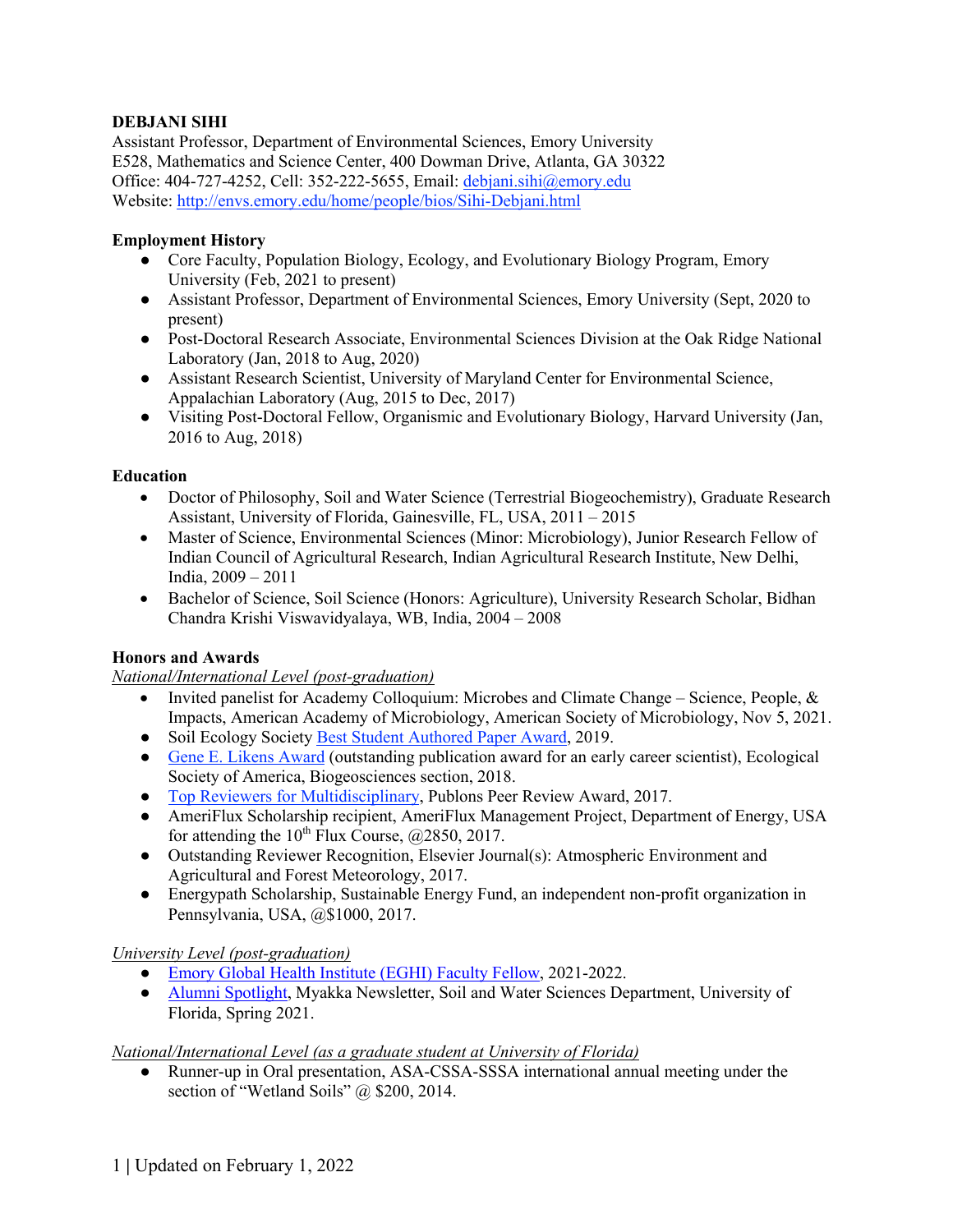- One of the top three presenters in poster presentation, ASA-CSSA-SSSA international annual meeting under the section of "ACS Diversity Graduate Student Poster Competition" @ \$200, 2014.
- Invited participant, Graduate Student Leadership Conference, ASA-CSSA-SSSA International Annual meeting, Nov 2-5, 2014, Long Beach, California, USA.
- One of the top three presenters in Oral presentation, ASA-CSSA-SSSA international annual meeting under the section of "Wetland Soils" @ \$100, 2013.

### *University Level (as a graduate student at University of Florida)*

- Excellence in Graduate Studies (Ph.D. Level), Soil and Water Science Dept, 2015.
- Recognition of High Scholarship, Outstanding Achievement or Service by Delta Epsilon Iota Academic Honor Society, 2015.
- Recognition for Outstanding service, Mayors' Council, 2015.
- A. S. Herlong Sr. Graduate Scholarship, IFAS/CALS, @ \$2,000, 2014, 2015.
- Outstanding CALS (College of Agricultural and Life Sciences) international student, University of Florida International Center, 2013, 2014.
- William Robertson Fellowship, Soil and Water Science Department @ \$1000, 2013-2014.
- William C. and Bertha M. Cornett Fellowship, IFAS/CALS, @ \$2,000, 2013-2014.
- Nominated among 13 finalists for Alec Courtelis Award, 2014.
- Recognition from International Honorary for Leaders in University Apartment Community, 2014.
- Recognition from University Multicultural Mentor Program and College of Education, 2013.
- Institute of Food and Agricultural Sciences (IFAS) Travel Grant @ \$200, 2013, 2014, 2015.
- Office of the Vice President for Research Travel Grant @ \$400, 2013, 2014.
- Graduate Student Council Travel Grant, @ \$350, 2012, 2013, 2014.
- Davidson Graduate Student Travel Scholarship, @ \$300 2013, 2014.
- Graduate School Grinter Fellowship, @ \$2,416, 2011, 2012.

# **Media appearance and Featured works**

- Highlight on CSA News: Inexpensive Color Sensor Quantifies Soil Total Iron
- DOE ESS Research Highlight: Predicting Methane Dynamics during Drought Recovery
- Computationally Yours podcast: Climate Change
- Featured Article in Agricultural & Environmental Letters
- Editors' Highlights: Dueling Eyes on Ecosystem Metabolism Tell Diverging Stories
- Invited Article for Global Change Biology's  $25<sup>th</sup>$  Anniversary
- Top downloaded paper 2018-2019: One of the most read in Journal of Geophysical Research: Biogeosciences
- Research Highlights: Biogeochemistry: Peat decomposition. Nature Climate Change 7, 686-686, 2017, DOI: 10.1038/nclimate3406.
- SCIENCE TRENDS, 2018: Soil Heterotrophic Respiration And The Earth System Model, DOI: 10.31988/SciTrends.18878.
- UF/IFAS High Impact Research Publications, 2017: One of the short-listed articles
- Research Matters, Science Media Centre, Indian Institute of Science, Bangalore, India, 2017: Soil health improves with organic farming in long and short terms, shows study.

#### **Peer-reviewed Articles (h-index: 13, i10-index: 14, Google Scholar, ResearchGate, ORCID)** *Published/Accepted*

1. O'Connell, C. S., Anthony, T. L., Mayes, M. A., Pérez, T., **Sihi, D.**, Silver, W., Utilizing novel field and data exploration methods to explore hot moments in high-frequency soil nitrous oxide emissions data: Opportunities and challenges. Frontiers in Forests and Global Change (accepted).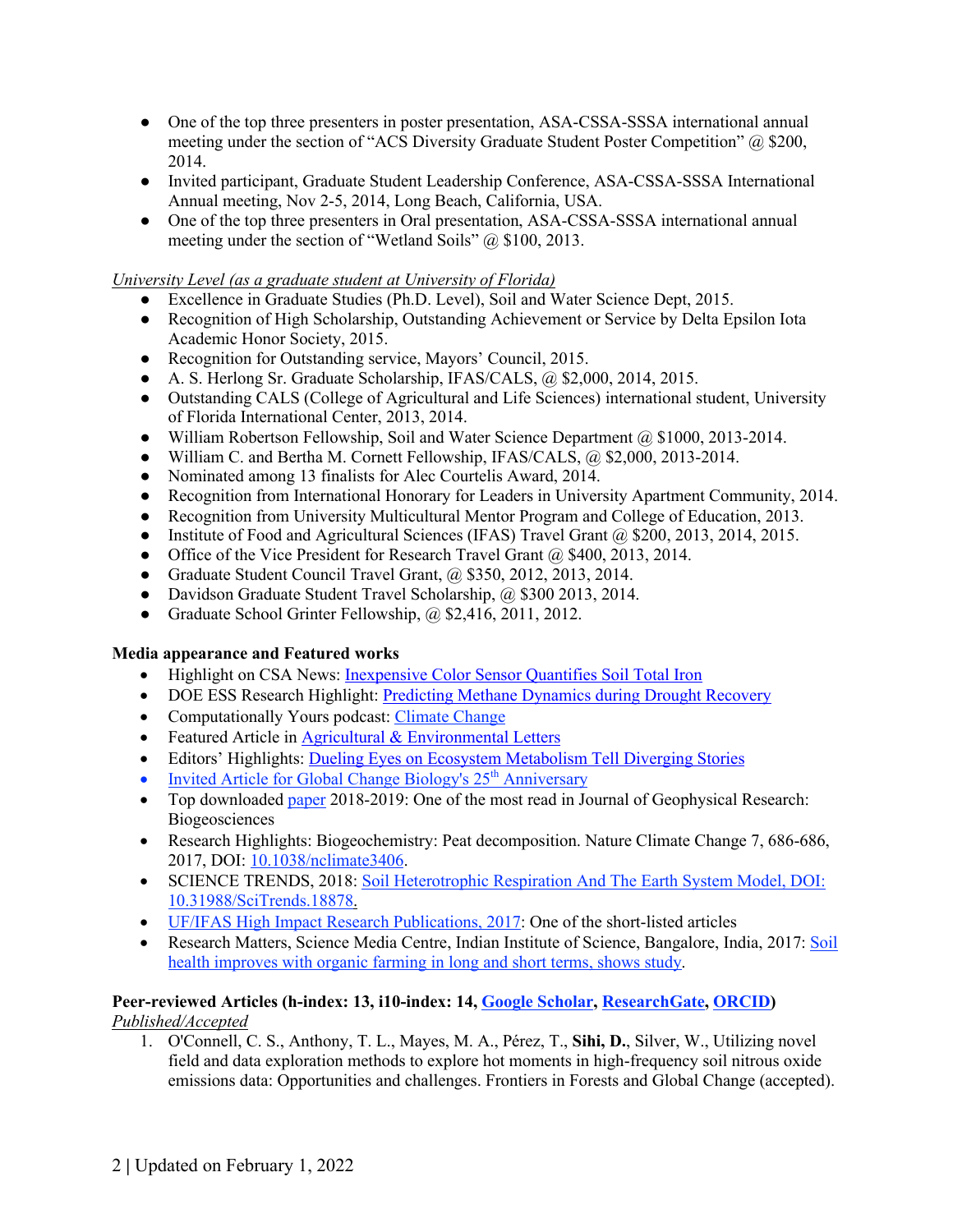- 2. **Sihi, D.**, Xu, X., Ortiz, M. S., O'Connell C., Silver, W., López-Lloreda, C., Brenner, J., Quinn, R., Phillips, J., Newman, B., and Mayes, M. A. Improved representations of methane emissions from wet tropical forest soils using a microbial functional group-based model coupled with a diffusivity module. Biogeosciences, 18, 1-18, 2021, DOI: https://doi.org/10.5194/bg-18-1-2021.
- 3. Jha, G., **Sihi, D**., Dari, B., and Nocco, M., Rapid and Inexpensive Assessment of Soil Total Iron Using NixPro Color Sensor. Agricultural & Environmental Letters, 6, e20050, 2021, DOI: 10.1002/ael2.20050.
- 4. Renchon, A. A., Drake, J. E., Macdonald, C. A., **Sihi, D.**, Hinko-Najer, N., Arndt, S. K., Noh, N., Davidson, E. A., and Pendall, E. Contribution of soil  $CO<sub>2</sub>$  efflux to seasonal and diurnal dynamics of ecosystem respiration in a dry sclerophyll forest, Journal of Geophysical Research: Biogeosciences, 126, e2020JG006221, 2021, DOI: 10.1029/2020JG006221.
- 5. Baatz, R., Hendricks-Franssen, H., Euskirchen, E., **Sihi, D.**, Dietze, M., Van Looy, K., de Lannoy, G., Williams, M., Pauwels, V., Montzka, C., Mishra, U., Bogena, H., Adamescu, M., Fox, A., Görgen, K., Naz, B., and Vereecken, H. Reanalysis in Earth System Science: Towards Terrestrial Ecosystem Reanalysis. Reviews of Geophysics, 2021, DOI: 10.1029/2020RG000715.
- 6. Hollinger, D. Y., Davidson, E. A., Fraver, S., Richardson, A. D., Savage, K. E., **Sihi, D.**, and Teets, A. F. Multi-Decadal Carbon Cycle Measurements at the Howland Forest AmeriFlux Site. Journal of Geophysical Research: Biogeosciences, e2021JG006276, 2021, DOI: 10.1029/2021JG006276.
- 7. Graham E. B., Averill, C., Bond-Lamberty, B., Knelman, J. E., Krause, S., Peralta, A. L., Shade, A., Peyton A. S., Cheng, S., Fanin, N., Freund, C., Garcia, P. E., Gibbons, S. M., Van Goethem, M. W., Guebila, M. B., Kemppinen, J., Nowicki, R., Pausas, J. G., Reed, S., Rocca, J., Sengupta, A., **Sihi, D.**, Simonin, M., Słowiński, M., Spawn, S., Sutherland, I., Tonkin, J., Wisnoski, N., Zipper, S. C., and Contributor Consortium. Towards a unifying framework of disturbance ecology through crowdsourced science. Frontiers in Ecology and Evolution, 2021, DOI: 10.3389/fevo.2021.588940.
- 8. McLennon, E., Dari, B., Jha, G., **Sihi, D.**, and Vanaja, K., Targeting Regenerative Agriculture and Integrative Permaculture for Sustainable and Technology Driven Global Food Production and Security. Agronomy Journal, 2021, DOI: https://doi.org/10.1002/agj2.20814.
- 9. Jha, G., Kankarla, V., McLennon, E., Pal, S., **Sihi, D.**, Dari, B., Diaz, D., and Nocco, M. Per- and polyfluoroalkyl substances (PFAS) in Integrated Crop-Livestock Systems: Environmental exposure and human health risks. International Journal of Environmental Research and Public Health, 2021, DOI: https://doi.org/10.3390/ijerph182312550.
- 10. Raj. A., Mandal, J., Golui, D., **Sihi, D.**, Dari, B., Kumari, P. B., Ghosh, M., and Ganguly, P., Determining Suitable Extractant for Estimating Available Arsenic in Soil. Water, Air & Soil Pollution, 232, 247, 2021, DOI: https://doi.org/10.1007/s11270-021-05215-y.
- 11. Jha, G., Ulery, A., Lombard, K., VanLeeuwen, D., Brungard, C., Dari, B., and **Sihi, D**., Monitoring Total Heavy Metal(loid)s and Bioavailable Arsenic in Agricultural Soils of Animas Watershed, New Mexico (USA). Water, Air & Soil Pollution232, 308, 2021, DOI: https://doi.org/10.1007/s11270-021-05249-2
- 12. Nagy, RC, JK Balch, EK Bissell, ME Cattau, NF Glenn, BS Halpern, N Ilangakoon, B Johnson, MB Joseph, S Marconi, C O'Riordan, J Sanovia, TL Swetnam, WR Travis, LA Wasse, PL Zarnetske and 2019 NEON Science Summit Participants (including **Sihi, D.**; 118 authors). Harnessing the NEON Data Revolution to Advance Open Environmental Science with a Diverse and Data-Capable Community. Ecosphere, 2021, DOI: https://doi.org/10.1002/ecs2.3833**.**
- 13. **Sihi, D.**, Davidson E. A., Savage K., and Dong Liang. Numerical representation of microsite production and consumption of trace gases in soil using frequency distributions, Global Change Biology, 26, 200-218, 2020. DOI: https://doi.org/10.1111/gcb.14855 (Invited contribution to the special issue for 25-year anniversary of GCB).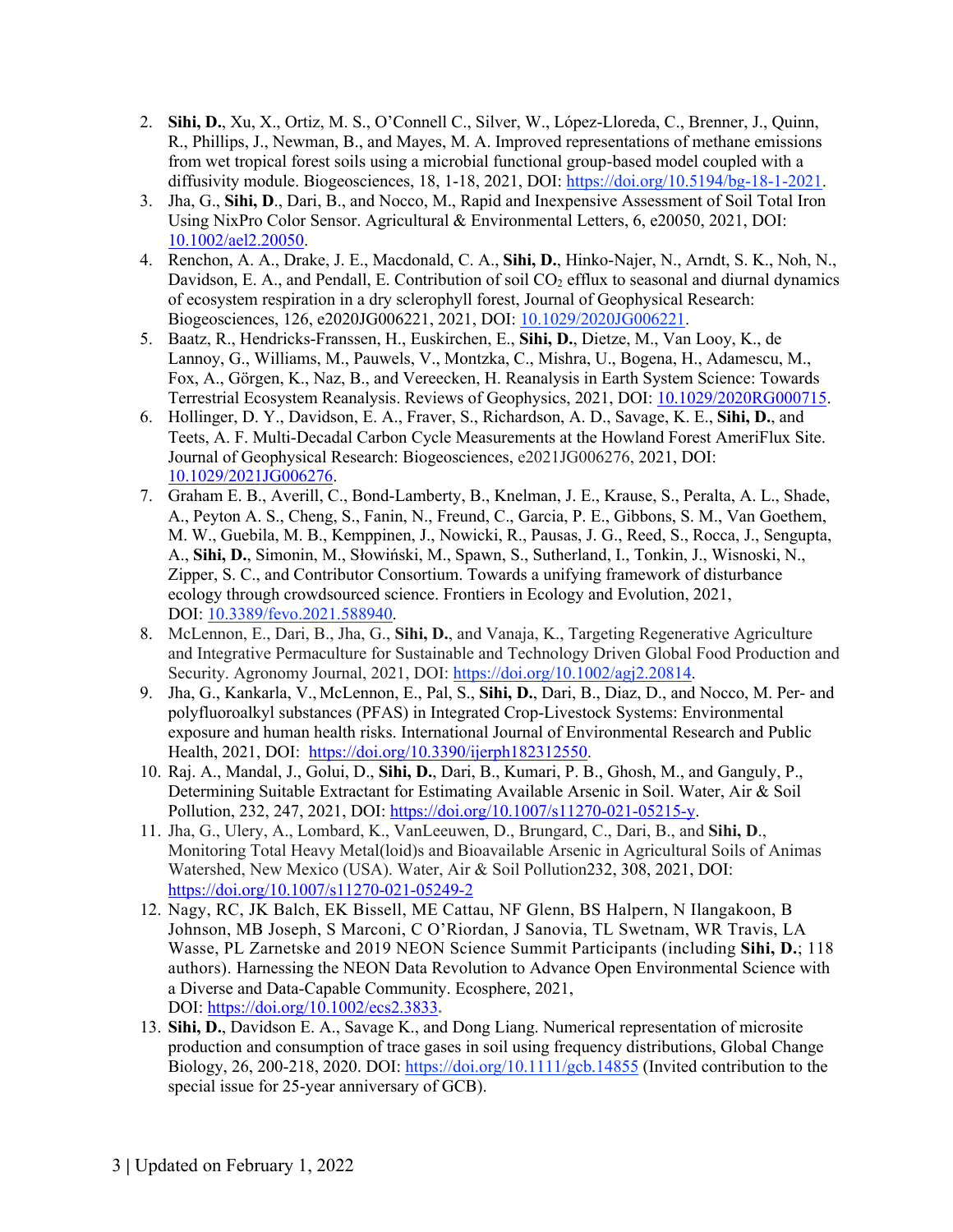- 14. Hawkins, L. R., Kumar, J., Luo, X., **Sihi, D.**, and Zhou, S. Measuring, Monitoring, and Modeling Ecosystem Cycling, Eos, 101, 2020. DOI: https://doi.org/10.1029/2020EO147717.
- 15. Jian, J., Gough, C. M., **Sihi, D.**, Hopple, A., and Bond-Lamberty, B. Collar properties and measurement time confer minimal bias on annual soil respiration estimates, Journal of Geophysical Research: Biogeosciences, 125, e2020JG006066, 2020. DOI: 10.1029/2020JG006066.
- 16. Bond-Lamberty, B., Christianson, D. S., Malhotra, A., Pennington, S. C., **Sihi, D.**, …et al., (>90 co-authors). COSORE: A community database for continuous soil respiration and other soilatmosphere greenhouse gas flux data, Global Change Biology, 2020, DOI: https://doi.org/10.1111/gcb.15353.
- 17. **Sihi, D.\***, Dari, B.\*, Yan, Z., Sharma, D. K., Pathak, H., Sharma, O. P., and Nain, L. Assessment of Water Quality in Indo-Gangetic Plain of South-Eastern Asia under Organic vs. Conventional Rice Farming. Water, 12, 960, 2020, DOI: https://www.mdpi.com/2073-4441/12/4/960 (\* indicates equal contribution).
- 18. Loomis, G., Dari, B., Rogers, C. W., and **Sihi, D.** Evaluation of residue management practices on barley residue decomposition. PLOS ONE, 15, e0232896, 2020, DOI: https://doi.org/10.1371/journal.pone.0232896.
- 19. **Sihi, D.**, Inglett, P. W., and Inglett, K. S., Warming rate drives microbial nutrient demand and enzyme expression during peat decomposition. Geoderma, 336, 12-21, 2019, DOI: https://doi.org/10.1016/j.geoderma.2018.08.027.
- 20. Buchkowski, R., Shaw, A., **Sihi, D.**, Smith, G. R., and Keiser, A. Constraining carbon and nutrient flows in soil with ecological stoichiometry, Frontiers in Ecology and Evolution, 7:382, 2019, DOI:10.3389/fevo.2019.00382.
- 21. Weintraub, S., Flores, L., Weider, W., **Sihi, D.**, Cagnar, C., Gonçalves, D., Young, M., Li L., Chuck, A., Mark, S., Yaniv, O., Baatz, R., Sullivan, P., and Groffman, P. M. Leveraging environmental research and observation networks to advance soil carbon science. Journal of Geophysical Research: Biogeosciences, 124, 1047-1055, 2019, DOI: 10.1029/2018JG004956.
- 22. **Sihi, D.,** Davidson, E. A., Min Chen, Savage, K., Richardson, A. D., Keenan, T. F., and Hollinger, D.Y. Merging a Mechanistic Enzymatic Model of Temperature, Moisture, and Substrate Supply Effects on Soil Respiration into an Ecosystem Model in Two AmeriFlux sites of Northeastern USA. Agricultural and Forest Meteorology, 252, 155-166, 2018, DOI: https://doi.org/10.1016/j.agrformet.2018.01.026 ('Celebrating the 20th anniversary of the AmeriFlux network' Special Issue).
- 23. **Sihi, D.**, Inglett, P. W., Gerber, S., and Inglett K. S. Rate of warming affects temperature sensitivity of anaerobic peat decomposition and greenhouse gas production. Global Change Biology, 24:e259–e274, 2018, DOI:10.1111/gcb.13839.
- 24. Malhotra, A., **Sihi, D.**, and Iversen C. M. The fate of root carbon in soil: data and model gaps, Eos, 99, 2018, DOI: https://doi.org/10.1029/2018EO112593.
- 25. Yan Z., Chen S., Dari B**, Sihi, D.**, Chen Q. Phosphorus transformation response to soil properties changes induced by manure application in a calcareous soil. Geoderma, 322, 163-171, 2018, DOI: https://doi.org/10.1016/j.geoderma.2018.02.035.
- 26. Dari B and **Sihi, D.** A Decadal Overview of Biochar Research in Agriculture. Journal of Agricultural Physics, 18(1), 14-20, 2018.
- 27. **Sihi, D.**, Dari, B., Sharma, D. K., Pathak, H., Nain, L., and Sharma, O. P. Evaluation of soil health in organic vs. conventional farming of basmati rice in North India. Journal of plant nutrition and soil science, 180, 389-406, 2017, DOI: 10.1002/jpln.201700128.
- 28. Dari B**, Sihi, D.**, S K Bal., and Kunwar S. Performance of Direct Seeded Rice under Various Dates of Sowing and Irrigation Regimes in Semiarid India, Paddy and Water Environment, 2017, DOI: 10.1007/s10333-016-0557-8.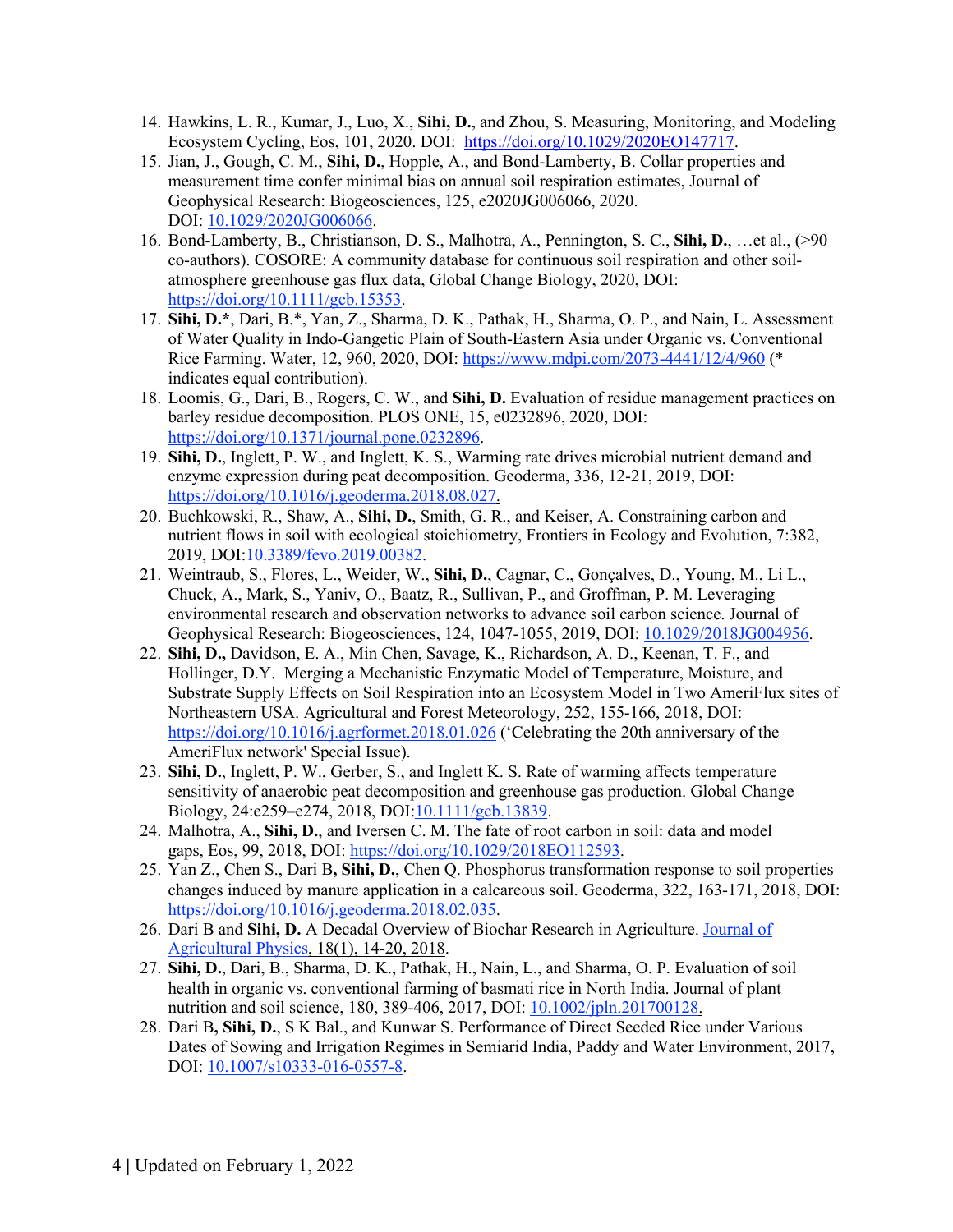- 29. **Sihi, D**., Gerber, S., Inglett, P. W., and Inglett K. S. Comparing models of microbial-substrate interactions and their response to warming. Biogeosciences, 13, 1733-1752, 2016, DOI:10.5194/bg-13-1-2016.
- 30. **Sihi, D.**, Inglett, P. W., and Inglett K. S. Carbon quality and nutrient status drive the temperature sensitivity of organic matter decomposition in subtropical peat soils. Biogeochemistry, 131, 103- 119, 2016, DOI: 10.1007/s10533-016-0267-8.
- 31. **Sihi, D.**, Sharma, D. K., Pathak, H., Singh, Y. V., Sharma, O. P., Nain, L., Chaudhary, A. and Dari, B. Sihi, D., Sharma, D. K., Pathak, H., Singh, Y. V., Sharma, O. P., Nain, L., Chaudhary, A. and Dari, B. Effect of organic farming on productivity and quality of basmati rice. Oryza-An International Journal of Rice, 2012, 49(1), 24-29.

### *Under Review/Revision*

1. **Sihi, D.**, Dari, B., Kuruvila, A. P., Jha, G., and Basu, K. Explainable Machine Learning Approach Quantified the Long-term (1981-2015) Impact of Climate and Soil Properties on Yields of Major Agricultural Crops across CONUS. Frontiers in Sustainable Food Systems (Under Review).

#### *In preparation (Mature manuscripts are available to be shared upon request)*

- 1. **Sihi, D.**, Zheng, J., Brenner, J., Phillips, J., Singh, S., Pett-Ridge, J., Jagadamma, S., López Lloreda, C., and Mayes, M. A. Oscillating Redox Conditions Controlled Greenhouse Gas Dynamics in Wet Tropical Forest Soils. Target journal: Biogeochemistry.
- 2. Malhotra, A., Tumber-Davila, S. J., Abramoff, R. Z., Georgiou, K., Hanson, P. J., Harden, J. W., Hicks Pries, C., Hugelius, G., Lu, D., Mayes, M., McCormack, M. L., Norby, R. J., Ricciuto, D., **Sihi, D.**, Sulman, B. N., Thornton, P. E., Walker, A., Werbin, Z., Wullschleger, S. D., Jackson, R. B., and Iversen, C. M. Linking root traits to soil carbon: model and data and gaps. New Phytologist (under review).

#### **White Paper**

1. **Sihi, D.**, Basu, K., and Singh, K. Improved Understanding of Coupled Water and Carbon Cycle Processes through Machine Learning Approaches. Artificial Intelligence for Earth System Predictability, Earth and Environmental System Science Division, Office of Biological and Environmental Research, Department of Energy. DOI: 10.2172/1769721

### **Invited Book Chapters**

- 1. **Sihi, D**. and Dari, B. (2020). Soil biogeochemistry. In: The Soils of India, Mishra, B. B. (Ed), World Soils Book Series. Hartemink, A. E. (Series Ed), Springer Nature Switzerland AG, DOI: 10.1007/978-3-030-31082-0.
- 2. Souri, Z., Cardoso, A. A., da-Silva, C. J., Oliveira L. M., Dari, B., **Sihi, D.**, and Karimi, N. (2019). Heavy metals and photosynthesis: Recent Developments. In: Photosynthesis, Productivity, and Environmental Stress. Ahmad, P., Ahanger, M. A., Alyemeni, M. N., and Alam, P. (Eds), Wiley-Blackwell.
- 3. Dari, B., and **D. Sihi**. (2018). Future of Rice Crop Under Enriched CO2 Environment. In: Advances in Crop Environment Interaction, S. K. Bal, J. Mukherjee, B. U. Choudhury, and A. K. Dhawan (Eds), Springer Singapore. DOI: 10.1007/978-981-13-1861-0\_17.
- 4. Dari, B. and **Sihi, D**. Heavy Metals as Emerging threats in Indian Soils. In: Environmental Nexus in India, Mishra, B. B. (Ed), Advances in Asian Human Environmental Research. Hartemink, A. E. (Series Ed), Springer Nature Switzerland AG (under review).

#### **Technical Report**

• Osborne, T.Z., Bochnak, A.M.K., Vandam, B., Duffy, S., Inglett, K.S., Inglett, P.K., and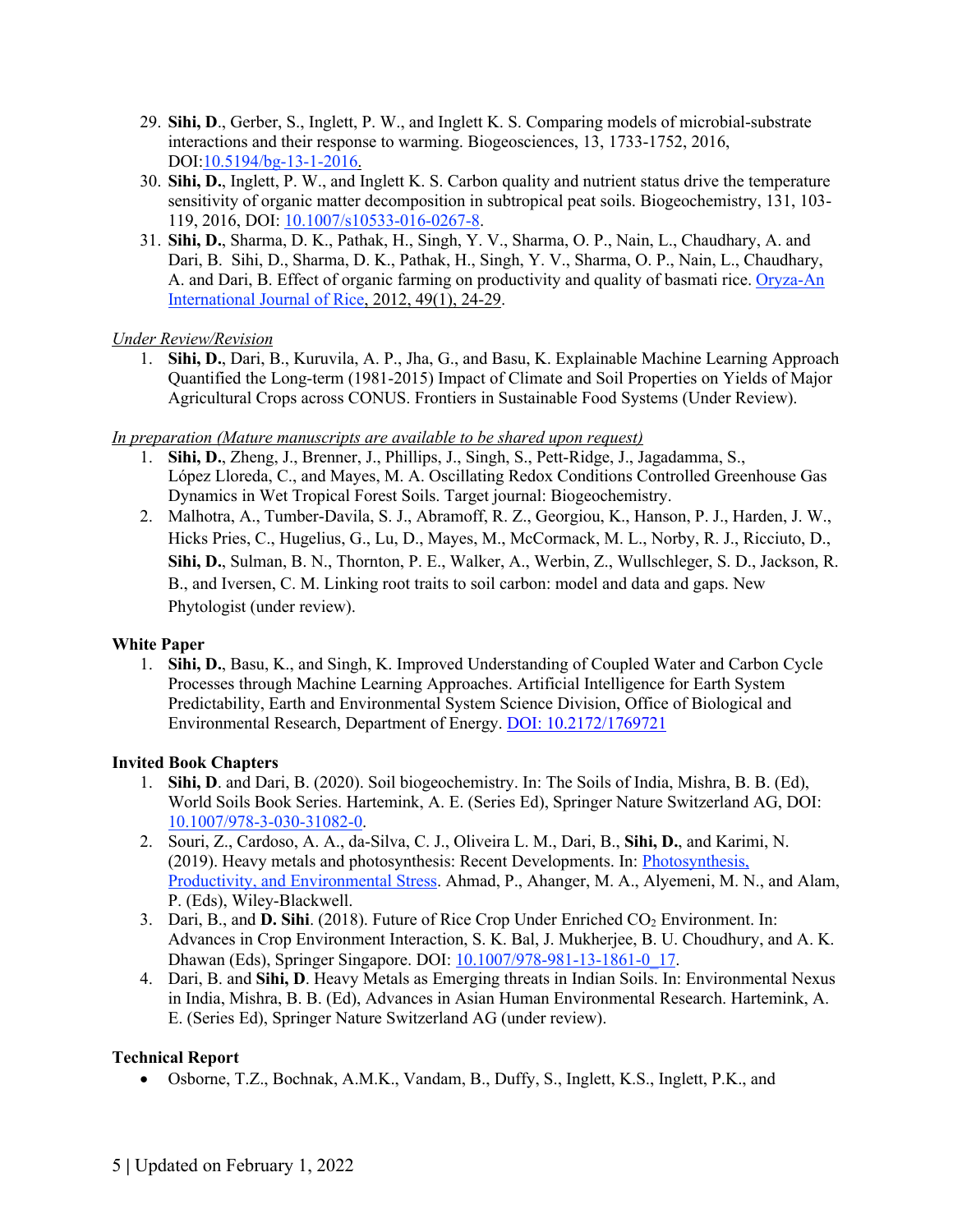**Sihi, D**. Hydrologic Effects on Soil Stability - Loss, Formation, and Nutrient Fluxes. University of Florida, Final Report to the St. Johns River Water Management District, Palatka, FL, 2014, 114 pp.

#### **Datasets**

- **Sihi D**; Salazar Ortiz M; Mayes M (2020): Soil Chamber Fluxes (CO2 and CH4) across a catena in the Luquillo Experimental Forest, Puerto Rico. A Comprehensive Framework for Modeling Emissions from Tropical Soils and Wetlands. DOI: 10.15485/1632882.
- **Sihi D**; López-Lloreda C; M. Brenner J; K. Quinn R; R. Phillips J; Mayes M (2020): Soil chemistry data across a catena in the Luquillo Experimental Forest, Puerto Rico. A Comprehensive Framework for Modeling Emissions from Tropical Soils and Wetlands. DOI: 10.15485/1618870.
- **Sihi D**; López-Lloreda C; M. Brenner J; K. Quinn R; R. Phillips J; D. Newman B; Mayes M (2020): Porewater data across a catena in the Luquillo Experimental Forest, Puerto Rico. A Comprehensive Framework for Modeling Emissions from Tropical Soils and Wetlands. DOI: 10.15485/1618869.

# **External Funding**

# *Funded Projects*

- "Upscaling soil organic carbon measurements at the continental scale by understanding emergent ecosystem properties and spatial representativeness analysis", National Science Foundation, Macrosystem Biology and NEON-Enabled Science, PI, @300,000 (total), \$252,610 for Emory (Award #: DEB-2106137).
- "Using probability distribution function as a scaling approach to incorporate soil heterogeneity into biogeochemical models for greenhouse gas predictions", US Department of Energy Office of Science, Environmental System Science (DE-FOA-0001855), PI, @ \$300,000 (total), \$252,000 for Emory (Award #: DE-SC0022314).
- "Measuring & modeling agricultural carbon sequestration through a microbial lens", Valent Biosciences (based on the call for Carbon sequestration in agricultural soils on Halo platform), PI, @\$100,000 for 2022 with a potential for continuation for second year (contract is established).
- "Rhizosphere mediation of soil-atmosphere greenhouse gas exchange in a warming, drying and more extreme climate", Australian Research Council, Discovery Grant, Co-PI, @\$460,520 (total), \$30,777 for Emory (accepted for funding).

### *Pending Decisions*

- "Racial Equity in Soil Health: An outreach Program to Promote Climate-smart Agriculture in Southeast USA", Conservation Outreach: Racial Equity and Justice Conservation Cooperative Agreements Program of the USDA-NRCS (USDA-NRCS-NHQ-REJ-21-NOFO0001121), Co-PI, @\$1M (total), \$109,366 for Emory (pending decision).
- "Understanding biophysical drivers of the CH4 source–sink transition in Northern Forests", National Science Foundation, Division of Environmental Biology, Co-PI, @\$1.66M (total), \$329,238 for Emory.

### **Internal Funding**

# *Funded Projects*

- "Modeling Soil Carbon for Climate-Smart and Sustainable Future", Halle Institute for Global Research, Emory University and The Halle Foundation Collaborative Research Grant, Sept 2020, PI, @\$30,000.
- "Building Soil Organic Matter through Biochar Amendment: A Climate-Smart Approach to Ensure Food Security", University Research Council, Emory University, June 2021, PI, @ \$29,388.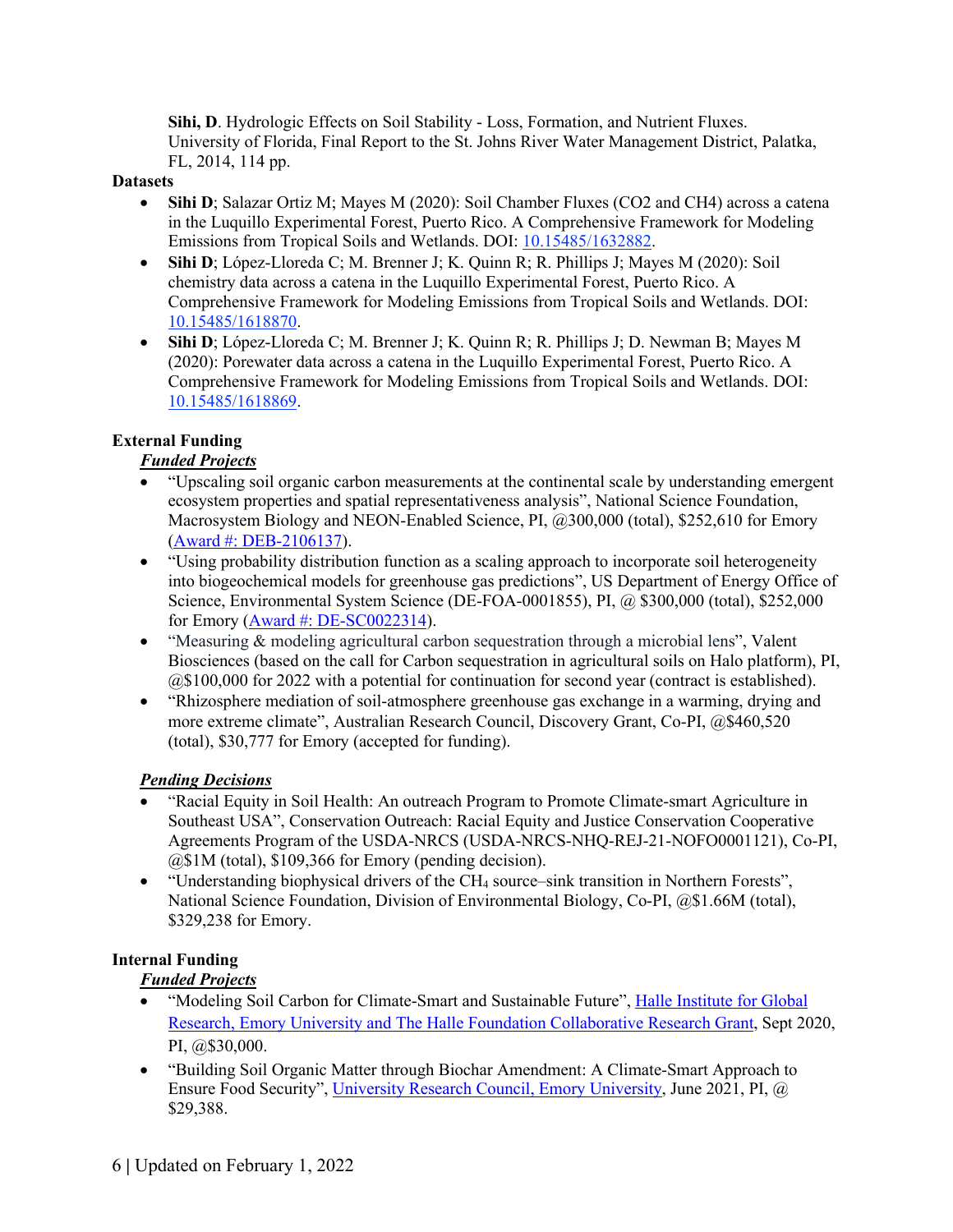• "Managing soil health in an organic food production system under changing climate", Program to Enhance Research and Scholarship, Emory College of Arts and Sciences, Emory University, March 2021, PI, @\$4,000.

# *Pending*

• "Evaluating PFAS contamination in groundwater and soil across Atlanta's watersheds", 2022- 2023 HERCULES Pilot Grant, Emory University, Feb 2022, PI, @\$30,000.

## **Other External and Internal Funding**

- "Water equity and racial justice in Atlanta, Georgia", Emory Resilience and Sustainability Collaboratory (RSC) Proposal to Apple, one of the 20 RSC team members (Pending decision).
- "Implications of teacher knowledge and attitudes: A cross-national exploration of secondary math teacher preparation", Center for Science of Information's Frontiers Education Program, NSF Science and Technology Center at Purdue University, Co-I, Sept 2019, @\$7,469.
- "Linking Root Traits with Soil Carbon", Climate Change Science Institute, Oak Ridge National Laboratory, Apr 2018, Co-I, @\$28,000.
- "FTICRMS and EEMs analysis to assess if the molecular composition of dissolved organic C (DOC) alters with warming of subtropical wetland soils", submitted to the Environmental Molecular Science Laboratory, Pacific Northwest National Laboratory, Graduate Student Research Award, May 2015.

# **Research-related Skills**

- Software expertise: Statistical packages and programing language (R, FORTRAN, Matlab, NetLogo, SAS, and JMP), Bayesian Analysis (JAGS, OpenBUGS), STELLA (a software for systems simulation), ArcGIS, MS office suite, and a Decision Support System (DSS) named as InfoRCT (Information of Use of Resource Conservation Technologies in Agriculture) Simulation Model.
- Expertise on instrumentations: Gas Chromatography (GC), High performance liquid chromatography (HPLC), Gas chromatography–mass spectrometry (GC-MS), Shimadzu TOC-L analyzer, Auto Analyzer (AA), Infra-red Gas Analyzer (IRGA, LI-COR 8100, and GASMET), Microplate Fluorometer, UV-VIS Spectrophotometer, Atomic Absorption Spectrophotometer (AAS), Flame Emission Spectrophotometer (FES), BIOLOG (EcoPlate), Polarography, Distillation apparatus, Potentiometer and Electrical Conductivity Meter.
- Analytical Techniques: Greenhouse gas flux measurements, Soil organic matter decomposition experiments, Soil Enzyme and Microbial Kinetic Study, Stable Isotope Enrichment techniques, and Soil and water biogeochemistry.
- Certified analyst for TOC and TN on Shimadzu TOC-L analyzer, Wetland Biogeochemistry Laboratory (NELAP-Certified Laboratory, DOH ID: E72949), Institute of Food and Agricultural Science, University of Florida, 2014-2015.

### **Professional Affiliations**

*Professional society memberships*

- American Geophysical Union (AGU), 2012 to present
- Ecological Societies of America (ESA), 2013 to present
- Soil Science Society of America (SSSA), 2011 to present
- Soil Ecology Society (SES), 2017 to present
- American Association for the Advancement of Science (AAAS), 2016 to present

### *Working group memberships*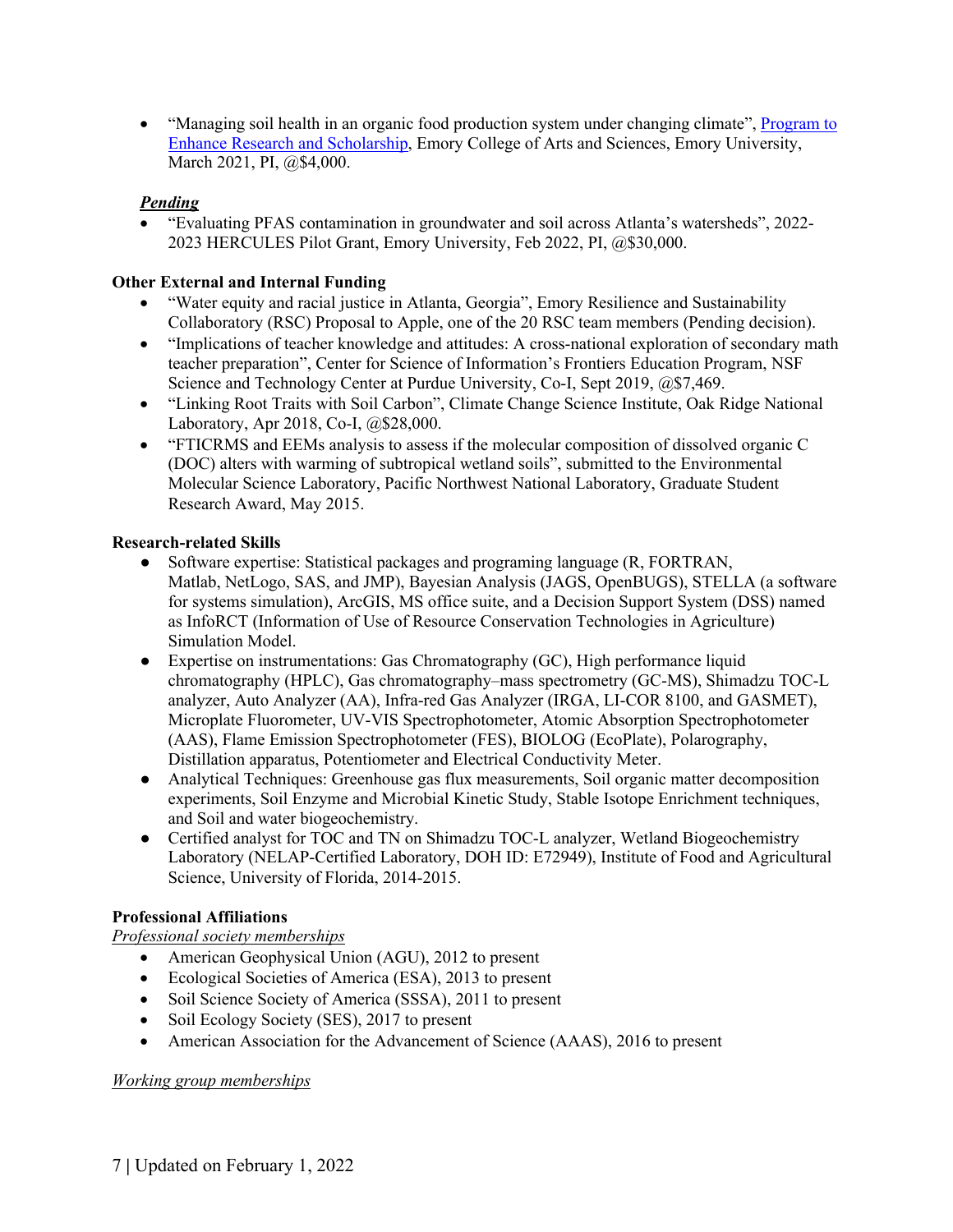- Analyzing Observations and Models of Carbon, Energy, and Water Fluxes: Working Group Member, a collaboration between US DOE's RUBISCO (Reducing Uncertainties in Biogeochemical interactions through synthesis and computation) Scientific Focus Area and the AmeriFlux Management Project (AMP), 2019 to present.
- Improved Processed Modeling and Mapping of Tidal Wetland Methane Emissions: Working Group Member, Coastal Carbon Research Coordination Network (CCRCN), 2019 to present
- Ecological Forecasting Initiative (EFI): Working Group Member, Cyberinfrastructure, Methods and Tools, 2019 to present
- National Ecological Observatory Network (NEON) Terrestrial Biogeochemistry and Microbial Technical Working Groups (TWGs) member, 2017 to present.

# **Teaching Experiences**

# *Instructor, Emory University (Virtual and in-person)*

- Fund. Concepts in Soil Sci (ENVS 285); Spring 2021, 2022
- Biogeochemistry and Environmental Health (ENVS 385/585); Fall 2021
- Intro to Independent Research (ENVS 399R); Fall 2021, Spring 2022
- Individual Research in Environmental Sciences (ENVS 494), Spring 2022

### *Co-instructor, Emory University*

- Laboratory Rotations (PBEE 597R); Summer 2021
- Introduction to Research (CHEM 399R); Summer 2021
- Undergraduate Research (CHEM 499R); Fall 2021

### *Instructor, Professional Network*

• Flux Course, Summer 2019, 2022

### *Guest Lecture*

- Fundamentals of Ecology (IBS 595), Population Biology, Ecology, and Evolution program, Emory University
- PBEE Practice of Science (PBEE 577), Emory University
- Introductory Graduate Seminar (PBEE 570r), Population Biology, Ecology, and Evolution program, Emory University
- Soil: Genesis, Nature, and Characterization (GEOG 340), Geography Department, College of Liberal Arts and Sciences, Frostburg State University, Frostburg, MD

### *Co-Teaching/Teaching Assistant, University of Florida*

- Environmental Biogeochemistry (in-person and distance-education sections) (SWS 4223 and SWS 5224); Spring 2012, 2013, and 2014
- Introduction to soils in the environment Lab (SWS 3022L); Fall 2013 and 2014
- Introduction to soils in the environment Lecture (SWS 3022); Fall 2012

# **Mentoring Experiences**

*Postdoctoral research scholar, Emory University* 

• Zhuonan Wang

### *Graduate student, Emory University*

- Marissa Duckett, doctoral student committee chair, Population Biology, Ecology and Evolution (current)
- Abdul Baseer Khan, faculty advisor for visiting PhD scholar (current)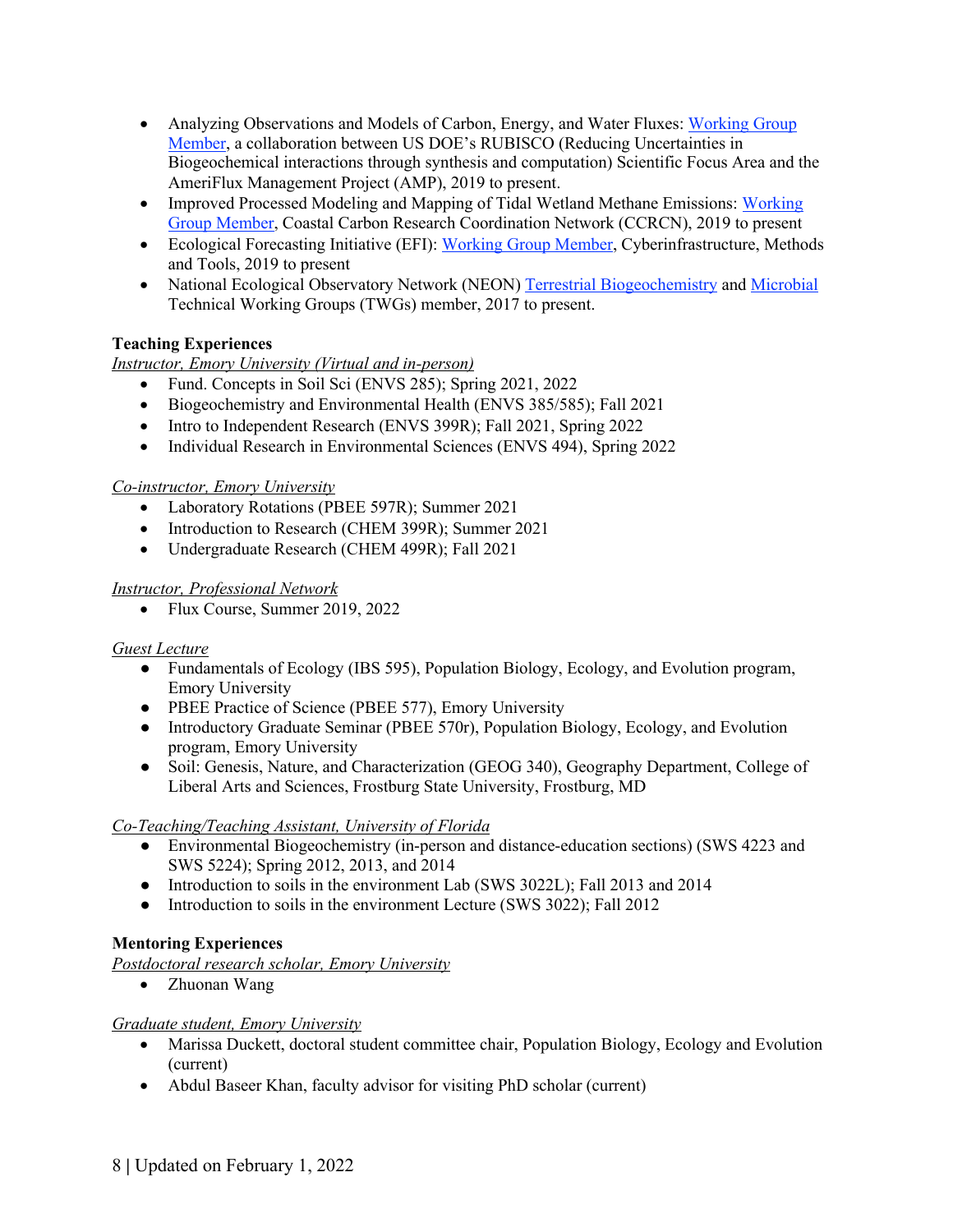- Xorla Ocloo, doctoral dissertation committee member, Population Biology, Ecology and Evolution (current)
- Ayanna Jones, doctoral dissertation committee member, Chemistry (current)
- Yanyu Wang, master thesis committee member, Environmental Sciences (completed Spring) 2021)

# *Undergraduate student, Emory University*

- Kenneth Ho, Co-advisor for Honors thesis committee, Environmental Sciences (current)
- Zoe Price, Faculty advisor for ENVS 399R, Fall 2021, Spring 2022
- William Baker, Faculty advisor for ENVS 494, Spring 2022
- Jack Kagan, Faculty advisor for ENVS 299R, Spring 2022
- Natasha Rasnick, Faculty advisor for ENVS 299R, Spring 2022
- Aditya Kolisetti, Faculty advisor for Scholarly-Inquiry Research Experience (SIRE) program, Fall 2021
- Kristina Trifonova, Faculty advisor for Summer Undergraduate Research Experience (SURE) Affiliate fellow, Summer 2021
- Ann Felicia Sinsuan, Faculty advisor for CHEM 399R/499R Summer-Fall 2021
- Other Undergraduate Mentees
	- o Marshall McCall, Environmental Sciences
	- o Kihoon Alan Kang, Emory College of Arts and Sciences

### *Laboratory Assistant, Emory University*

• Paul Bausemer

### *Mentoring K-12 students*

• Japera Jeff, mentor for high-school capstone project, Paul Duke STEM High School

### *Mentoring within professional network*

- Mentor in Women in Soil Ecology Mentorship program, 2021-2022
	- o Sarah Bird, University of Victoria
	- o Julia Köninger, University of Vigo

### *Affiliations with other mentoring programs in the past*

- Mentor in Women in Soil Ecology Mentorship program, 2018-2019
- Mentoring 365, AGU Fall Meeting, 2018
- UMP Mentor, AGU Fall Meeting, 2017
- Sharing Science Mentor, AGU Fall Meeting, 2016
- PlantingScience Scientist mentor, 2016-2017.
- Supervised undergraduate intern on soil sample collection, processing, and analysis for total nutrients (TC and TN), University of Maryland Center for Environmental Science (UMCES) Appalachian Laboratory, Summer, 2016.
- Mentor in Gator Launch Mentoring Program, Career Resource Center, University of Florida, 2014-2015
- Mentor in University Multicultural Mentor Program (UMMP), University of Florida, FL, USA, 2013-2014, 2014-2015
- Mentor in Undergraduate Mentoring Program, Society of Wetland Scientists Annual Meeting, 2013, 2014
- Tutoring (voluntary) for GRE Exam to Haitian students for their enrolment in IFAS Program, University of Florida, 2013
- Mentor in Soil and Water Science Department Graduate-Undergraduate Mentorship Program, University of Florida, 2013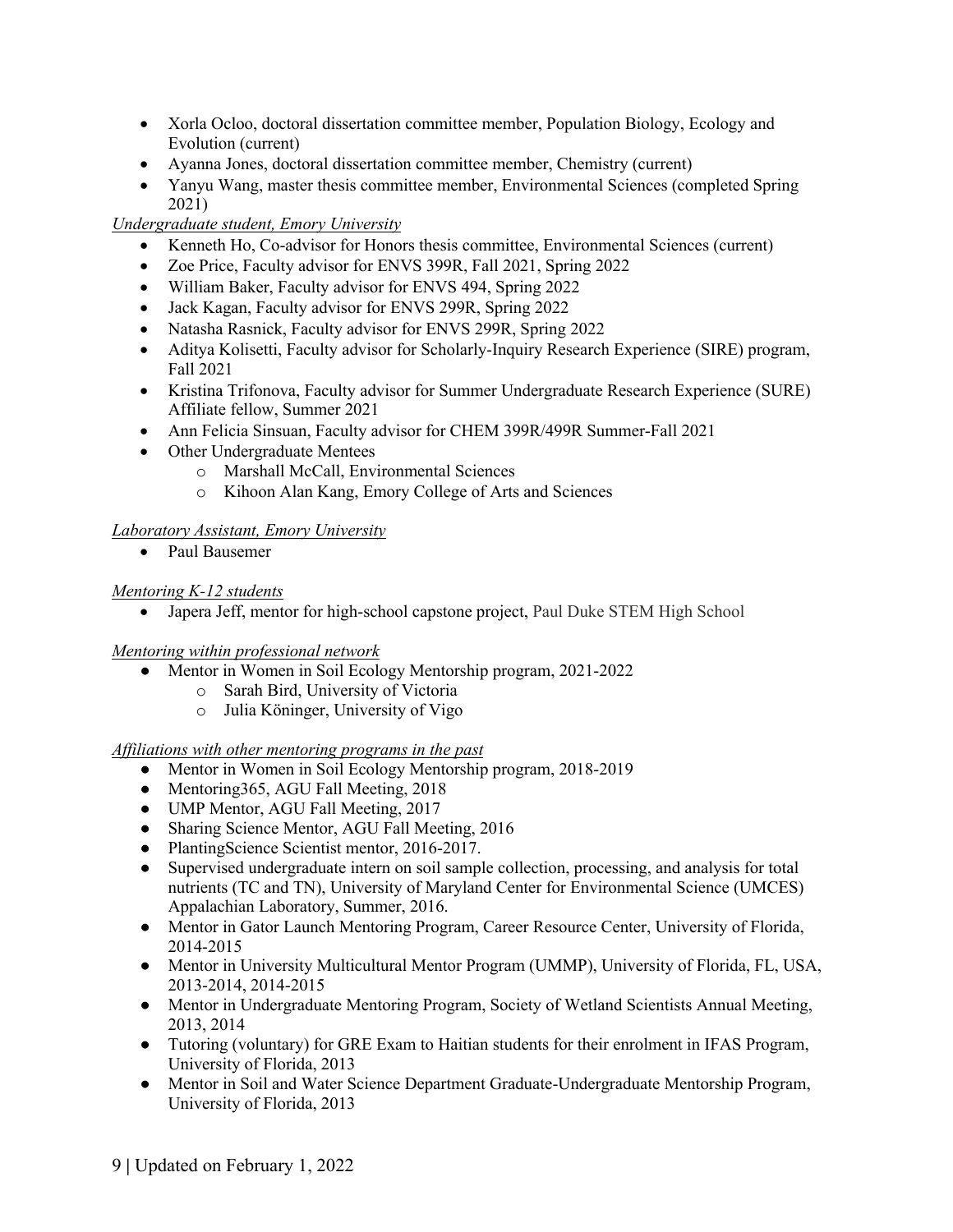• Mentor in Yulee-Diamond Global Mentorship Program, University of Florida, 2012-2013

# **Workshop Participations (¶** *fully-funded***)**

- Invited participant for AI4ESP (Artificial Intelligence for Earth System Predictability) workshop (virtual), organized by Earth and Environmental Systems Science Division, Office of Biological and Environmental Research, DOE in Fall 2021.
- Participant for SPRUCE Isotope and Methane Workshop, Oak Ridge National Laboratory, Oak Ridge, TN, Feb 11-13, 2020.
- **¶** Invited participant for CCRCN methane working group meeting, in partnership with AmeriFlux Year of Methane network initiative, NASA Ames Research Center, Moffett Field, CA, Dec 7-8, 2019.
- Invited participant for RUBISCO-AmeriFlux Working Group Meeting, Lawrence Berkeley National Laboratory, Berkeley, CA, USA, Oct 15-17, 2019.
- **¶** Accepted participant for NEON Science Summit, Earth Lab, University of Colorado, Boulder, CO, USA, Oct 15-17, 2019 (declined).
- **¶** Invited participant for MARSh (**M**odEx **A**pproaches to **R**esearch on **Sh**orelines) workshop, Oak Ridge National Laboratory, Sept 19-20, 2019.
- **¶** Accepted participant for WOODSTOICH 4 workshop, Flathead Lake Biological Station, University of Montana, MT, USA, Aug 14-19, 2019.
- **¶** Accepted participant for 2019 CLM/CTSM Tutorial, NCAR Mesa Laboratory, Boulder, CO, USA, Feb 4-8, 2019.
- **¶** Invited participant for Flux Course Revamp Workshop, Indiana University, Bloomington, IN, USA, Oct 26, 2018.
- Invited participant for AmeriFlux Decadal Synthesis Workshop, Lawrence Berkeley National Laboratory, Berkeley, CA, USA, Aug 23-24, 2018.
- **¶** Co-organized Root trait and soil carbon workshop, Oak Ridge National Laboratory, Oak Ridge, TN, USA, July 31-Aug 1, 2018.
- Accepted participant for New Advances in Carbon Cycle Modeling mini-symposium and workshop, Northern Arizona University, Flagstaff, AZ, USA, May 20-26, 2018.
- **¶** Accepted participant for Ecological Knowledge and Predictions: Integrating Across Networks and National Observatories workshop, University of Arizona, Tucson, AZ, USA, Feb 19-21, 2018.
- **¶** Accepted ISMC candidate for CZO / LTER / NEON / ISMC Joint Workshop, NEON HQ in Boulder Colorado, USA, Feb 13-15 2018.
- **¶** Accepted participant for International Soil Carbon Network (ISCN) Hackathon, New Orleans, LA, Dec 10, 2017.
- **¶** Accepted Participant for the Short Course "Bayesian Modeling for Socio-Environmental Data", National Socio-Environmental Synthesis Center (SESYNC), Annapolis, Maryland, USA, Aug 15-25, 2017.
- Accepted Participant for the Short Course "Individual/Agent-based Modeling", Humboldt State University, Arcata, California, USA, July31-Aug 4, 2017.
- **•**  $\blacksquare$  Accepted Participant for 10<sup>th</sup> Annual Flux Course, AmeriFlux, University of Colorado Mountain Research Station, Niwot Ridge, Colorado, USA, July 10-21, 2017.
- **¶** Service to Activism in the Everglades: a workshop led by former Florida Governor and Senator Bob Graham, Bob Graham Center for Public Service, University of Florida, Mar 22, 2014.

# **Invited Talks**

● **Sihi, D.** Predicting Soil Organic Matter and Greenhouse Gas Emissions using State-of-art Biogeochemical Models. San Diego State University, San Diego, CA, Feb 14, 2022 (virtual).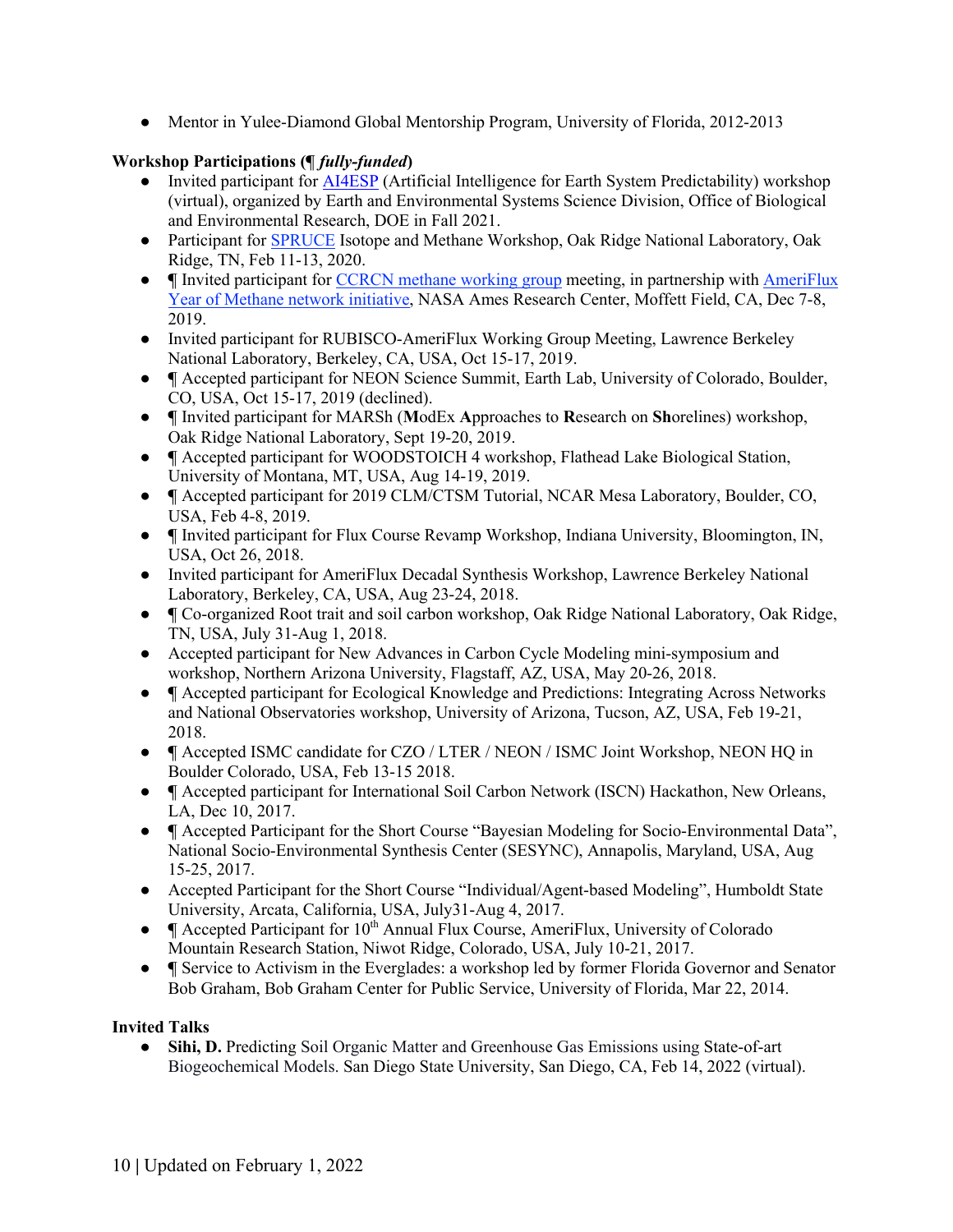- **Sihi, D.**, Kumar, J., Wang Z., and Weintraub, S. Upscaling soil organic carbon measurements from NEON terrestrial sites to CONUS using a multivariate quantitative method. American Geophysical Union Fall Meeting, New Orleans, LA, Dec 13-17, 2021.
- **Sihi, D.** Modeling simultaneous productions and consumptions of nitrous oxide and methane in soil microsites using a probability distribution function. Denitrification in Agricultural Soils: Integrated Control and Modelling at Various Scales (DASIM) research unit funded by the German Science Foundation, Institute of Meteorology and Climate Research (KIT), Garmisch-Partenkirchen, Germany, Nov 9-10, 2021 (virtual presentation at hybrid meeting).
- **Sihi, D.** and Dari, B. Evaluating Soil Organic Matter Dynamics Under Cover Crop and Biochar Amendment. ASA-CSSA-SSSA Meeting, Salt Lake City, UT, Nov 7-10, 2021 (virtual presentation at hybrid meeting).
- **Sihi, D.** and Gerber, G. Surprising Dynamics of Organic Matter for Predominantly Organic Soil in Microbial Explicit Models: A Food for Thought for Evaluating Efficacy of Peatland Restoration Efforts in a Warmer World. ASA-CSSA-SSSA Meeting, Salt Lake City, UT, Nov 7- 10, 2021 (virtual presentation at hybrid meeting).
- Sihi, D. Don't forget the universe beneath your feet when modeling terrestrial biogeochemistry. Auburn University, Auburn, AL, Oct 12, 2021 (delivered via zoom).
- Sihi, D. Evaluating soil and ecosystem carbon dynamics at the continental scale by leveraging data available from the national ecological observatory network, in session *"Revolutionizing our understanding of scale: How the NEON network enables innovative research into the complexities of ecological phenomena across spatio-temporal scales"*, Ecological Society of America Meeting (virtual), Aug 3-6, 2020.
- **Sihi, D.** Exploring soil-climate-health-policy nexus through sustainability lens, Emory Climate Talks, Emory University, Atlanta, GA, June 8, 2020 (delivered via zoom).
- **Sihi, D.** Soil organic matter decomposition and greenhouse gas emissions: A dynamic interplay of physical and biogeochemical processes, Department of Geography, University of Zurich, Zurich, Switzerland, Apr 29, 2020 (delivered via zoom).
- **Sihi, D.** Measuring and Modeling Soil Organic Matter and Greenhouse Gas Dynamics: A Tale of a Biogeochemist, UMCES Appalachian Laboratory, Apr 23, 2020 (delivered via zoom).
- **Sihi, D.** Forest Ecosystem Carbon and Greenhouse Gas Dynamics: Experiences and Future Research Directions, Department of Biology, West Virginia University, March 12, 2020.
- **Sihi, D.** Measuring and Modeling Biogeochemical Feedbacks in Terrestrial Systems and Terrestrial-Aquatic Interfaces: State of the Science and Future Research Directions, Department of Atmospheric and Environmental Sciences University at Albany, SUNY, Feb 17, 2020.
- **Sihi, D.** Terrestrial Biogeochemistry and Greenhouse Gas Dynamics under Changing Climate: An Interdisciplinary Perspective, Department of Environmental Sciences, Emory University, Feb 3, 2020.
- Sihi, D. Carbon-climate feedback in the terrestrial ecosystem: Why should we care about soil?, RUBISCO Soil Carbon Dynamics, RUBISCO AmeriFlux Working Group Meetings, and RUBISCO SFA Project Meeting, InterContinental San Francisco, Union Square, San Francisco, CA, Dec 12, 2019.
- **Sihi, D.** Quantifying Carbon-Climate Feedbacks and Greenhouse Gas Dynamics in Terrestrial Ecosystems through Soil Microbial Lens, Biology Department, Syracuse University, Dec 5, 2019.
- **Sihi, D.** Soil: A Multifunctional Natural Resource to Sustain Life, Department of Soil Science, University of Manitoba, Nov 26, 2019.
- **Sihi, D.** Soil Organic Matter Decomposition and Greenhouse Gas Emissions: A Dynamic Interplay of Different Realms of Ecology, Department of Biological Sciences, Tennessee State University, May 28, 2019.
- Sihi, D. Soil organic matter decomposition and greenhouse gas emissions: A dynamic interplay of physical and biogeochemical processes, University of Louisiana at Lafayette, May 15, 2019.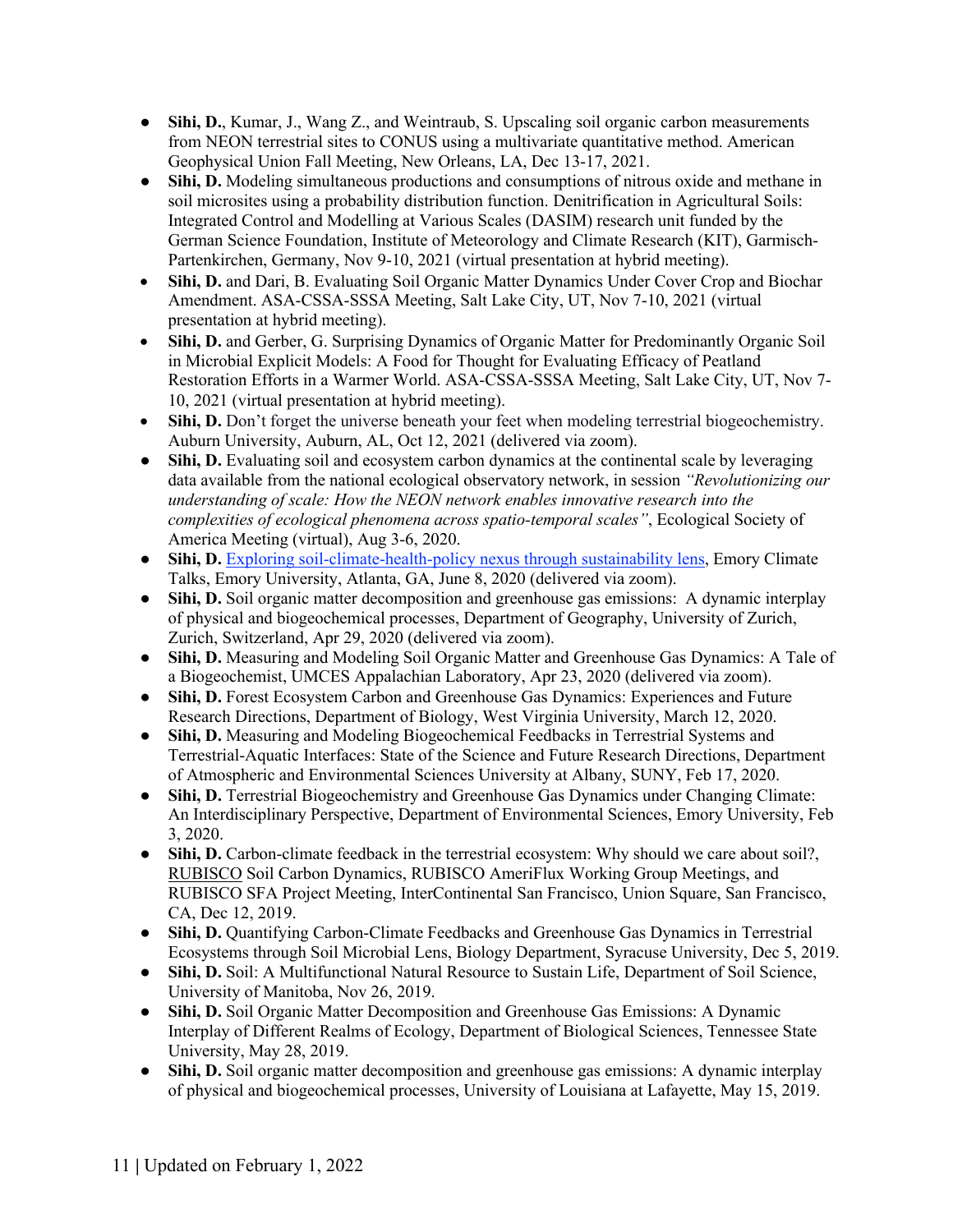- **Sihi, D.** Mechanistic representation of soil and ecosystem fluxes of greenhouse gases using a model-data fusion approach, UMCES Appalachian Laboratory, Frostburg, MD, Nov 9, 2017.
- **Sihi, D.** Measurements and modeling of soil organic matter decomposition and greenhouse gas emission: Mechanistic representation of microbial and enzymatic processes, Oak Ridge National Laboratory, Oak Ridge, TN, Feb 6, 2017.
- **Sihi, D.** Measurements and modeling of decomposition and greenhouse gas emission from soil: Insights from microscale to ecosystem scale studies, Center for Ecosystem Science and Society, Northern Arizona University, Flagstaff, AZ, Dec 6, 2016.
- **Sihi, D.**, Davidson, E. A., Savage, K., Liang, Dong, Diaz Liomari. Coupled Simulation of CO<sub>2</sub>. CH4, and N2O Fluxes from a Forested Wetland Using Data-Model Fusion Approach. ASA-CSSA-SSSA Meeting, Phoenix, AZ, Nov 6-9, 2016.
- Sihi, D. Processes and modeling of temperature sensitivity of organic matter decomposition in subtropical wetlands. UMCES Appalachian Laboratory, Frostburg, MD, May 21, 2015.
- **Sihi, D.,** Inglett, P.W., Gerber, S., and Inglett, K.S. Temperature sensitivity of organic carbon processing under two contrasting rates of warming. 15<sup>th</sup> Soil and Water Science Department Forum, University of Florida, Gainesville, FL, Sept 18, 2014.

# **Presentations at Conferences and Symposiums**

- **Sihi, D.** and Dari, B. Biochar Amendment Influenced Distribution of Soil Organic Matter Fractions: A Climate-Smart Approach to Ensure Food Security. Ecological Society of America Meeting (Virtual), Aug 2-6, 2021.
- **Sihi, D.** and Gerber, S. Challenges of using microbial explicit models for evaluating organic matter decomposition in predominantly organic soils. 3rd ISMC Conference — Advances in Modeling Soil Systems (virtual), May 18-22, 2021.
- Sihi, D., Davidson, E. A, Savage, K., and Hagedorn, J. Numerical representation of soil hot spots and hot moments of carbon dioxide, methane, and nitrous oxide fluxes using microsite probability density functions. American Geophysical Union Fall Meeting (virtual), Dec 1-17, 2020.
- **Sihi, D.**, Zheng, J., Brenner, J., Phillips, J., Singh, S., Pet-Ridge, J., Jagadamma, S., Lioreda, C. L., and Mayes, M. A. Oscillating Redox Conditions Controlled Greenhouse Gas Dynamics in Wet Tropical Forest Soils. American Geophysical Union Fall Meeting, Washington, Dec 9-14, 2019.
- **Sihi, D.**, Mayes, M. A., Xu, X., O'Connell C., Silver, W., Lloreda C. L., Yudkin, B., Zheng, J., Quinn, R., Brenner, J., Phillips, J., Gonzalez, G., and Newman, B. Improved representations of methane emissions from wet tropical forest soils using a microbial functional group-based model. DOE Environmental System Science (ESS) PI meeting, Potomac, MD, Apr 30-May1, 2019.
- **Sihi, D.**, Mayes, M. A., Xu, X., O'Connell C., Silver, W., Lloreda C. L., Yudkin, B., Quinn, R., Zheng, J., Brenner, J., Phillips, J., Gonzalez, G., and Newman, B. Evaluating a microbial functional group-based model to explain greenhouse gas productions and consumptions from Puerto Rican tropical forest soils. American Geophysical Union Fall Meeting, Washington DC, Dec 10-14, 2018.
- **Sihi, D.**, Liang, J., Hoffman, F. M., Gu, L. and Mayes, M. A. Soil respiration synthesis across AmeriFlux/FluxNet sites, 2018 AmeriFlux PI Meeting, Bloomington, IN, Oct 24-25, 2018.
- **Sihi, D.** Ecological Forecasting of Soil, Ecological Knowledge and Predictions: Integrating Across Networks and National Observatories, Tuscon, AZ Feb 19-21, 2018.
- **Sihi, D.** Data, Information, Knowledge, and Wisdom Hierarchy**,** Ecological Forecasting of Soil, Ecological Knowledge and Predictions: Integrating Across Networks and National Observatories, Tuscon, AZ, Feb 19-21, 2018.
- **Sihi, D.** Training, Education, and Outreach, Ecological Forecasting of Soil, Ecological Knowledge and Predictions: Integrating Across Networks and National Observatories, Tuscon, AZ, Feb 19-21, 2018.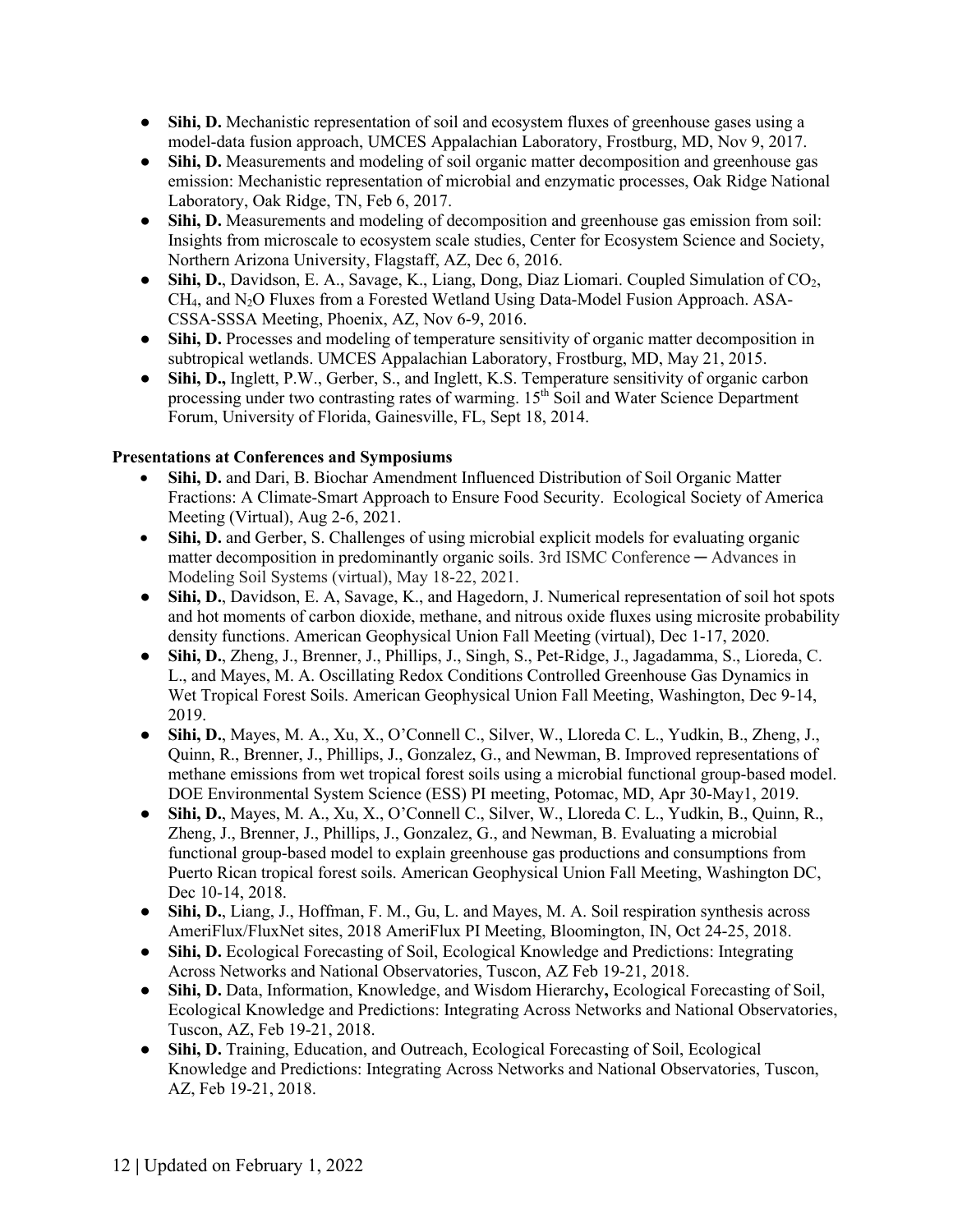- **Sihi, D.** Achieving ISMC mission by leveraging CZO-LTER-NEON activities, CZO/LTER/NEON/ISMC Joint Workshop, NEON HQ in Boulder Colorado, USA, Feb 13-15, 2018.
- **Sihi, D.**, Davidson, E. A, Savage, K., and Liang, D. Getting beyond hand-waving about microsites with numerical representations of trace gas production and consumption, American Geophysical Union Fall Meeting, New Orleans, LA, Dec 11-15, 2017.
- **Sihi, D.,** Davidson, E. A, Min Chen, Savage, K., Richardson A., Keenan, T., and Hollinger, D. Merging a Mechanistic Enzymatic Model of Temperature, Moisture, and Substrate Supply Effects on Soil Respiration into an Ecosystem Model in Two Forests of Northeastern USA, European Geophysical Union General Assembly, Vienna, Austria, Apr 23-28, 2017 (PICO talk)
- **Sihi, D.,** Min Chen, Davidson, E. A, Savage, K., Richardson A., Keenan, T., and Hollinger, D. Integrating Measurements and Models of Water Limitation on Soil and Ecosystem Respiration in Two New England Forests from Hourly to Decadal Timescales. American Geophysical Union Fall Meeting, San Francisco, CA, Dec 12-16, 2016.
- $\bullet$  **Sihi, D.** and Davidson, E. A. Modeling the dynamics of CO<sub>2</sub> and CH<sub>4</sub> fluxes at soil microsite scale. Ecological Society of America Annual Meeting, Fort Lauderdale, FL, held Aug 7-12, 2016.
- **Sihi, D.**, Davidson, E. A., and Savage, K. Modeling soil methane fluxes along the concentration gradient of oxygen. International Soil Modeling Conference, Austin, TX, Mar 29-April 1, 2016 (*Lightning talk and poster*).
- **Sihi, D.**, Inglett P. W., and Inglett, K. S. Warming Effects Enzyme Turnover During Decomposition of Subtropical Peat. American Geophysical Union Fall Meeting, San Francisco, CA, Dec 14-18, 2015 (*Poster*).
- **Sihi, D.,** Gerber, S., Inglett, K.S., and Inglett, P.W. Modeling the Response of Soil Organic Matter Decomposition to Warming: Effects of Dynamical Enzyme Productivity and Nuanced Representation of Respiration. American Geophysical Union Fall Meeting, December, San Francisco, CA, Dec 15-19, 2014 (*poster*).
- **Sihi, D., Inglett, K.S., and Inglett, P.W. Temperature Sensitivity of Soil Organic Matter** Decomposition in Subtropical Wetlands: Assessing the Role of Microbial Carbon Use Efficiency. ASA-CSSA-SSSA, Long Beach, CA, Nov 2-5, 2014 (*Runner up, oral presentation*).
- **Sihi, D.,** Papacek, J. R., Foster, D. K., Inglett, K.S., and Inglett, P.W. The Importance of Enzyme Kinetics in the Temperature Sensitivity of Organic Matter Decomposition in Wetlands. ASA-CSSA-SSSA Meeting, Long Beach, CA, Nov 2-5, 2014 (*One of the top three winners, poster presentation*).
- **Sihi, D.,** Gerber, S., Inglett, K.S. and Inglett, P.W. Mathematical Formulation of Carbon Use Efficiency Affects Warming Response in Wetland Decomposition Models. Joint Aquatic Science Meeting, Portland, OR, May 18-23, 2014 (*Poster*).
- **Sihi, D.,** Gerber, S., Inglett, K.S. and Inglett, P.W. Inclusion of maintenance respiration alters temperature response in microbial soil organic matter decomposition model for wetlands. Water Institute Symposium, University of Florida, Gainesville, FL, Feb 11-12, 2014 (*poster*).
- **Sihi, D.**, Inglett P.W. and Inglett K.S. Temperature sensitivity of anaerobic C processing: The importance of C quality vs. nutrient availability. ASA-CSSA-SSSA Annual Meetings, Tampa, FL, Nov 3-6, 2013 (*One-of the top three winners, oral presentation*).
- **Sihi, D.**, Inglett P.W. and Inglett K.S. Temperature Sensitivity of Soil Organic Matter Decomposition in a Subtropical peatland: The Importance of Substrate Quality and Phosphorus Loading. Annual Meeting of Society of Wetland Scientists, Duluth, MN, June 2-6, 2013 (*Poster*).
- **Sihi, D.,** Gerber, S., Inglett, K.S. and Inglett, P.W. Incorporating microbial physiology into soil organic carbon (SOC) decomposition models. Soil and Water Science Department Forum, University of Florida, Gainesville, FL, Sept 6, 2013 (*Poster*).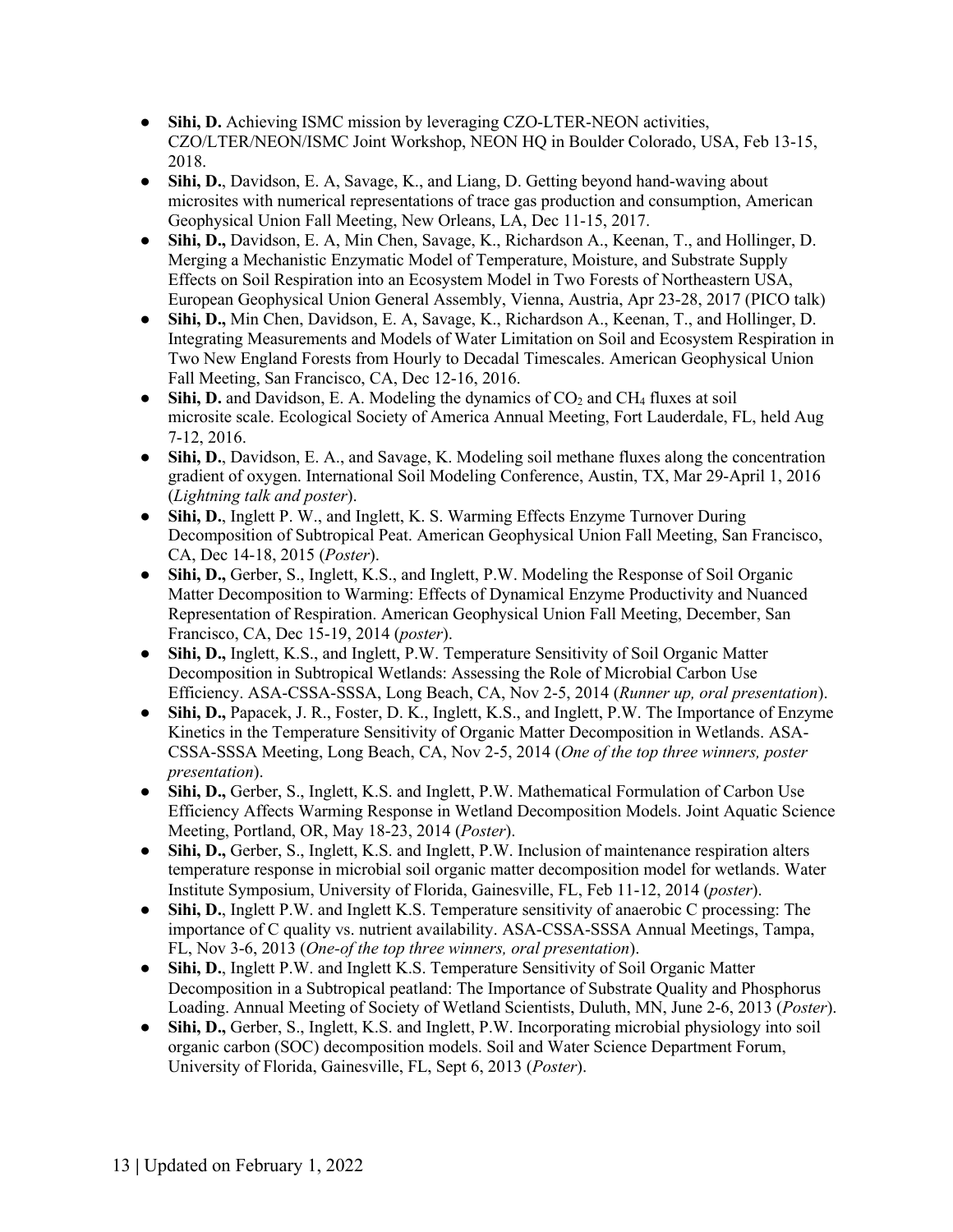- **Sihi, D.,** Gerber, S., Inglett, K.S. and Inglett, P.W. Incorporating microbial physiology in soil organic matter (SOM) decomposition models for wetlands. SWSSAC/FAESS/ SWFAEP joint conference, Tampa, FL, Oct 6-9, 2013 (*Poster*).
- **Sihi, D.**, Gerber, S. Inglett K.S., and Inglett P.W. Inclusion of maintenance respiration alters temperature response in microbial soil organic matter decomposition model. Graduate Student Research Day, University of Florida, Gainesville, FL, Oct 29, 2013 (*Poster*).
- **Sihi, D.**, Inglett, P. W. and Inglett, K. S. Effect of organic matter quality, P-loading and temperature on carbon biogeochemistry in subtropical peats. Graduate Student Research Day, University of Florida, Gainesville, FL, Oct 23, 2012 (*poster*).
- Sihi, D., Inglett, P. W., and Inglett, K. S. Temperature sensitivity of greenhouse gas (CO<sub>2</sub> and CH4) production and flux in a subtropical wetland: The importance of organic matter quality and nutrient availability. Soil and Water Science Department Forum, University of Florida, Gainesville, FL, Sept 7, 2012 (*poster*).
- Pathak H. **Sihi, D.**, Sharma, D. K. and Inglett, P. W. Greenhouse Gas emission from Agricultural Wetland (Rice Field): Organic vs. Conventional farming. 9<sup>th</sup> INTECOL International Wetlands Conference, Orlando, FL, June 3-8, 2012 (*poster*).
- **Sihi, D.**, Sharma, D. K., Pathak, H., Lata and Sharma, O. P. Assessment of Environmental Quality under organic and conventional basmati rice cultivation. Crop Improvement. The Crop Improvement Society of India. International Conference on Preparing Agriculture for Climate Change (ICPACC), Punjab Agricultural University, Ludhiana, Punjab, India, Feb 6-8, 2011 (*poster*).
- **Sihi, D.**, Sharma, D. K., Pathak, H. and Sharma, O. P. Ecological and economic impact of organic basmati cultivation on ecosystem services. 5<sup>th</sup> International Nitrogen Conference, New Delhi, India, Dec 3-7, 2010 (*Poster*).

## **Contributed Presentations (\****Invited***)**

- Whitehead, B., Todd-Brown, K. E., Sihi, D. Modeling soil properties for data interoperability. World Congress Soil Science, Glasgow, July 31-Aug5, 2022.
- Todd-Brown, K. E., Areeveso, P., Atkins, J. W., Brown, A. G., Loisel, J., O'Brian, M., Patel, K. F., and **Sihi, D.** Tools from data-centered community of practice in soils American Geophysical Union Fall Meeting, New Orleans, LA, Dec 13-17, 2021.
- Oikawa, P., **Sihi, D.**, Forbrich, I., Najarro, M., Fluet-Chouinard, E., Russell, S., Knox, S., Thomas, O., Arias-Ortiz, A., Megonigal, P., Holmquist, J. Improving Methane Budgets from Tidal Wetlands with Coupled Biogeochemical Models MEM-PEPRMT. American Geophysical Union Fall Meeting, New Orleans, LA, Dec 13-17, 2021.
- Jha, G., **Sihi, D.**, Dari, B., Kaur, H., Nocco, M., Ulery, A. L., and Lombard, K. A. Rapid Assessment of Soil Total Iron Using an Inexpensive Nix Pro Color Sensor. ASA, CSSA, SSSA International Annual Meeting, Salt Lake City, UT, Nov 7-10, 2021.
- Mclennon, E., Dari, B., Jha, G., **Sihi, D.**, and Karnakala, V. Targeting Regenerative Agriculture and Integrative Permaculture for Sustainable and Technology Driven Global Food Production and Security. ASA, CSSA, SSSA International Annual Meeting, Salt Lake City, UT, Nov 7-10, 2021.
- \*Mayes, M. A., **Sihi, D.**, Xu, X., Ortiz, M. S., O'Connell C., Silver, W., López-Lloreda, C. Modeling Methane Emissions in Anaerobic Microsites Along a Catena in Puerto Rico. American Geophysical Union Fall Meeting (virtual), Dec 1-17, 2020.
- Davidson, E. A., Fraver, S., Hollinger, D. Y., Richardson, A. D., Savage, K. E., **Sihi, D.**, and Teets, A. F. Multi-Decadal Carbon Cycle Measurements at the Howland Forest AmeriFlux Site. American Geophysical Union Fall Meeting (virtual), Dec 1-17, 2020.
- Oikawa, P., Holmquist, J., Megonigal, P., Russell, S., Knox, S., Najarro, M., Windham-Myers, L., Stuart-Haentjens, E., McNicol, G., Needelman, B., **Sihi, D.**, Forbrich, I., Tang, J., Bridgham, S., Lonneman, M., Wolfe, J., Fluet-Chouinard, E., and Arias-Ortiz, A. United States Methane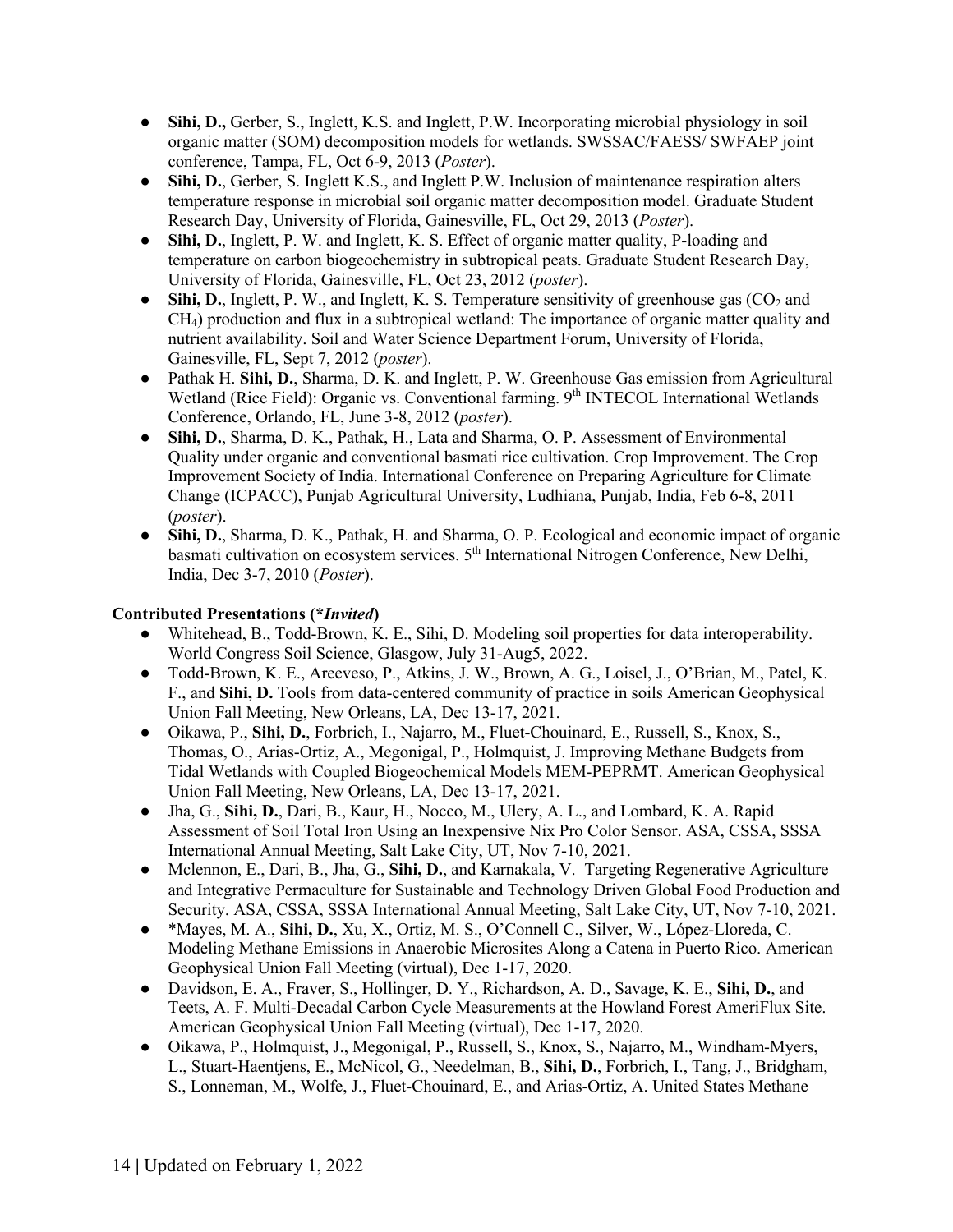Budget from Tidal Wetlands: Developing an Open-source Database of Methane Measurements and Process-based Models. American Geophysical Union Fall Meeting (virtual), Dec 1-17, 2020.

- Gerber, S. and Sihi, D. When organic matter is the soil matrix: Challenges of using microbial explicit decomposition models in predominantly organic soils. Ecological Society of America Meeting (virtual), Aug 3-6, 2020.
- **\***Davidson, E. A. and **Sihi, D.** Carbon Climate Feedbacks Attributable to Soil Carbon Stabilization and Destabilization Processes Compared to the Difference between Simulated Ecosystem Photosynthesis and Respiration. AGU Chapman Conference on Understanding Carbon Climate Feedbacks, San Diego, CA, Aug 26-29, 2019 (*one of the plenary talks*).
- Mayes, M. A., Brenner, J., Phillips, J., **Sihi, D.**, Song, Y., Ottinger, S., López C. L., Singh, S., Jagadamma, S., Tfaily, M., Paša-Tolic, L., and Pan, C. Topographic Controls over Greenhouse Gas Emissions from Puerto Rican Rainforest Soils. 14th Annual Genomics of Energy & Environment Meeting, US DOE JGI, San Francisco, CA, Apr 2-5, 2019.
- Mayes, M. A., Brenner, J., Phillips, J., Quinn, R., Lloreda, C. L., Yudkin, B., Campa, M. F., **Sihi, D.**, Zheng, Song, Y., Hazen, T. C., Zheng, J., O'Connell, C., Silver, W., and Newman, B. Topographic controls over Greenhouse Gas Emissions from Puerto Rican Tropical Rainforest Soils. DOE Environmental System Science (ESS) PI meeting, Potomac, MD, Apr 30-May1, 2019.
- Dari, B. and Sihi, D. Assessment of Langmuir K in Various Land Use Systems: A Meta-Analysis. International Soils Meeting, San Diego, CA, Jan 6-9, 2019.
- **\***Davidson, E. A, **Sihi, D.**, Savage, K., and Hagedorn, J. Getting beyond hand-waving about microsites with numerical representations of trace gas production and consumption. International Soils Meeting, San Diego, CA, Jan 6-9, 2019.
- **\***Mayes, M. A., Song, Y., Wang, D., **Sihi, D.**, Quinn, R., Phillips, J. R., Brenner, J., Pan, C., Yao, Q., Johnston, E. R., Kim, M., and Konstantinidis, K. T. Upscaling Strategies for Quantitative Modeling of Soil Microbial Metagenomics in a Biogeochemical Model. American Geophysical Union Fall Meeting, Washington DC, Dec 10-14, 2018.
- Malhotra, A. Abramoff, R. Z., Hanson, P. J., Harden, J. W., Pries, C. H., Jackson, R. B., McCormack, M. L., Norby, R. J., **Sihi, D.**, Sulman, B. N., Thornton, P. E., Tumber-Davila, S. J., Walker, A., Werbin, Z., and Iversen, C. M. The persistence of root carbon in soil: data and modeling gaps. American Geophysical Union Fall Meeting, Washington DC, Dec 10-14, 2018.
- Mayes, M. A., Quinn, R., Lloreda, C. L., Brenner, J., Phillips, J., Yudkin, B., **Sihi, D.**, Zheng, J., O'Connell, C., Silver, W., and Newman, B. Controls over Greenhouse Gas Emissions from Puerto Rican Tropical Rainforest Soils, Department of Energy's Office of Biological and Environmental Research (BER), Potomac, MD, May 1-2, 2018.
- $\bullet$  Mayes, M. A., Song, Y., Yao, Q., Pan, C., Wang, G., Yang, X., Turner, B. L., Wright, J. S., Johnston, E. R., Kim, M., Konstantinidis, K., Quinn, R., **Sihi, D.**, Tfaily, M. M., Pasa-Tolic, M. Incorporating Microbial "Omics" Information into a Soil Biogeochemical Model: A Novel Model Scheme to Regulate Microbial Functions and Soil Carbon Dynamics, Ecological Society of America, New Orleans, LA, Aug 5-10, 2018.
- **\***Davidson, E. A, **Sihi, D.,** and Savage, K. Integrated measurements and modeling of CO2, CH4, and N2O fluxes using soil microsite frequency distributions, European Geophysical Union General Assembly, Vienna, Austria, Apr 23-28, 2017.
- Inglett, P. W., **Sihi, D.**, Medvedeff, C., and Inglett, K. S. What's in store? Interactive effects of warming, nutrient- and carbon-limitation on decomposition and greenhouse gas production in wetlands. ASA-CSSA-SSSA Meeting, Phoenix, AZ, Nov 6-9, 2016.
- **\***Davidson, E. A., **Sihi, D.**, and Savage, K. The Soil Sink for Nitrous Oxide: Trivial Amount but Challenging Question. American Geophysical Union Fall Meeting, San Francisco, CA, Dec 14- 18, 2015.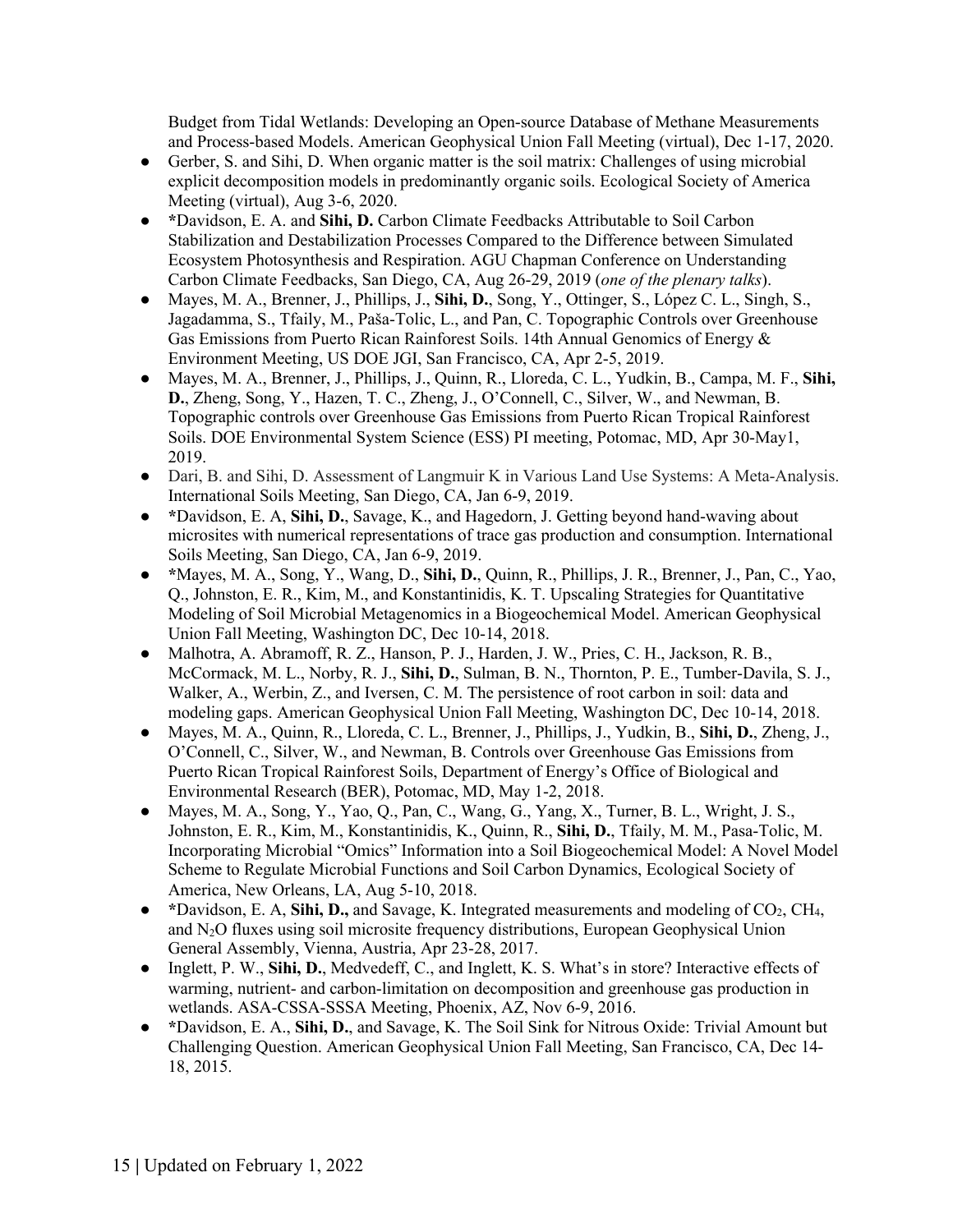- Inglett P. W., **Sihi, D.**, and Inglett, K. S. Warming rate drives microbial limitation and enzyme expression during peat decomposition. American Geophysical Union Fall Meeting, San Francisco, CA, Dec 14-18, 2015.
- Gerber, S., **Sihi, D.**, Inglett, P. W., and Inglett, K. S. Substrate limitation in microbial decomposition models. Ecological Society of America Annual Meeting, Baltimore, MD, Aug 9- 14, 2015.
- Inglett, K. S., Goswami, S., **Sihi, D.**, and Inglett, P. W. Temperature sensitivity of hydrolytic enzymes: Application to decomposition and greenhouse gas emission. Greater Everglades Ecosystems Restoration, Coral Springs, FL, April 21-23, 2015.
- Goswami, S., Inglett, P.W., **Sihi, D.**, and Inglett, K.S. Temperature Sensitivity of Enzyme Kinetic Parameters in Subtropical Wetland Soils of Contrasting Nutrient Status. Soil and Water Science Department Forum, University of Florida, Gainesville, FL, Sept 6, 2013.

# **Service**

# *Editorial/ Peer-review Activities*

- Section Editor, PLOS ONE, 2021 to present.
- Academic Editor: PLOS ONE, 2018 to 2021.
- Associate Editor: Agronomy Journal (Soil and Nutrient Management), 2018 to present.
- Editor: Soil Methods On-line: ACS320. Methods of Soil Analysis, ASA, CSSA, SSSA Books, 2017 to present.
- Review Editor: Frontiers in Soil Science (Soil Biogeochemistry & Nutrient Cycling Section), 2021 to present.
- Reviewer Board: Forests, 2020 to present.
- PeerJ Ambassador, 2019 to present.
- Peer-reviewed for scholarly journals: Nature Climate Change, Nature Geoscience, Ecology Letters, Global Change Biology, Global Change Biology Bioenergy, Journal of Advances in Modeling Earth Systems, Global Ecology and Biogeography, Earth's Future, Soil Biology and Biochemistry, JGR-Biogeosciences, JGR-Earth Surface, Science of the Total Environment, Agricultural and Forest Meteorology, Ecosystems, Biogeosciences, Biogeochemistry, Environmental Reviews, Plant and Soil, Geoderma, PLOS ONE, Ecological Modelling, Atmospheric Environment, Applied Soil Ecology, PeerJ, Environmental Monitoring and Assessment, GeoHealth, Soil Science Society of America Journal, Water, Soil Systems, Wetlands, Pedosphere, Experimental Agriculture.
- Peer-reviewed Grant Proposal for DOE's Office of Science Graduate Student Research (SCGSR) Program
- Peer-reviewed Grant Proposal for Natural Environment Research Council (NERC), UK and Natural Sciences and Engineering Research Council of Canada (NSERC), Canada.
- Peer-reviewed for Intergovernmental Panel on Climate Change (IPCC): Special report on the impacts of global warming of 1.5°C above pre-industrial levels and related global greenhouse gas emission pathways (SR1.5)
- Peer-reviewed for Conference Proceedings: Scientific papers for  $19<sup>th</sup>$  Organic World Congress 2017, 5<sup>th</sup> ISOFAR (International Society of Organic Agricultural Research) Scientific Conference "Innovative Research for Organic 3.0", New Delhi, India.

# *Leadership Activities at National/International Level*

- Member at Large, Soil Ecology Society, 2020-2022.
- Secretary, Ecological Society of America (ESA), Biogeosciences Section, 2020-2021.
- Ecological Society of America (ESA) Publication Committee, 2019-2021.
- Ecological Society of America (ESA) Rapid Response Team Member, 2019-2022.
- Curriculum committee member, Flux Course, 2018-2022.